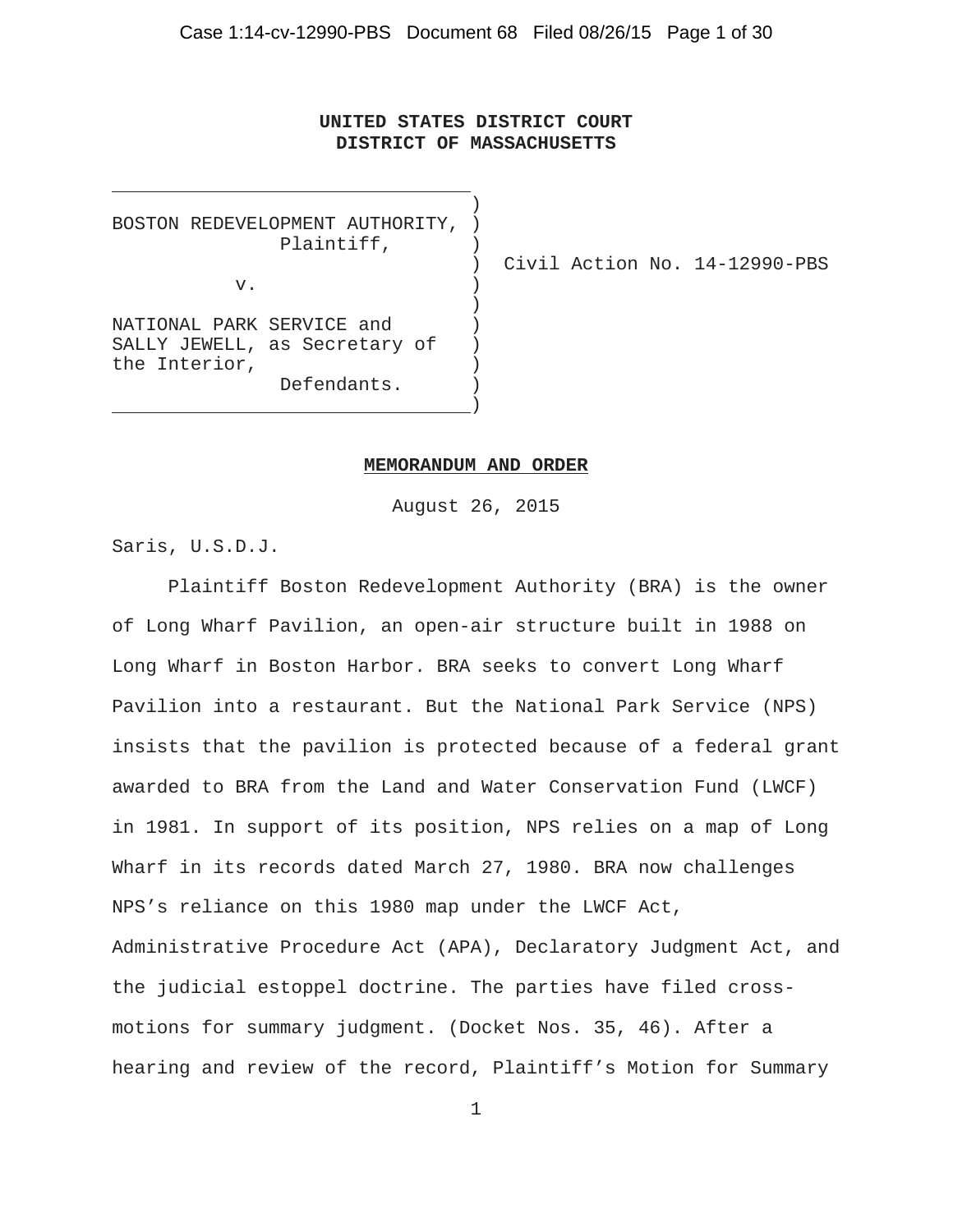### Case 1:14-cv-12990-PBS Document 68 Filed 08/26/15 Page 2 of 30

Judgment (Docket No. 46) is **DENIED**. Defendants' Motion for Summary Judgment (Docket No. 35) is **ALLOWED**.

#### **I. FACTUAL AND PROCEDURAL BACKGROUND**

In 1965, Congress passed the Land and Water Conservation Fund Act (LWCF Act), which established a funding source for state and local governments to plan, purchase, and develop public outdoor recreation spaces. In exchange for the funding, state and local governments agree to the following restriction under Section 6(f)(3) of the LWCF Act:

No property acquired or developed with assistance under this section shall, without the approval of the Secretary, be converted to other than public outdoor recreation use.

54 U.S.C. § 200305(f)(3). LWCF applicants must submit a "project boundary map" as part of their grant application to establish the area that will be protected by Section 6(f). (AR 604); Docket No. 45 ¶¶ 15-17. NPS then reviews and approves this so-called "6(f) restricted area" before awarding the grant.

This case concerns the boundaries of the 6(f) restricted area at Boston's Long Wharf. Specifically, the question presented is whether an open-air structure known as Long Wharf Pavilion falls within the restricted area. Plaintiff Boston Redevelopment Authority (BRA) applied for funding from the LWCF in 1980. BRA's application, dated March 24, 1980, stated that the proposed project was the "first phase reconstruction of Long Wharf and the construction of a portion of a Long Wharf Park by the Boston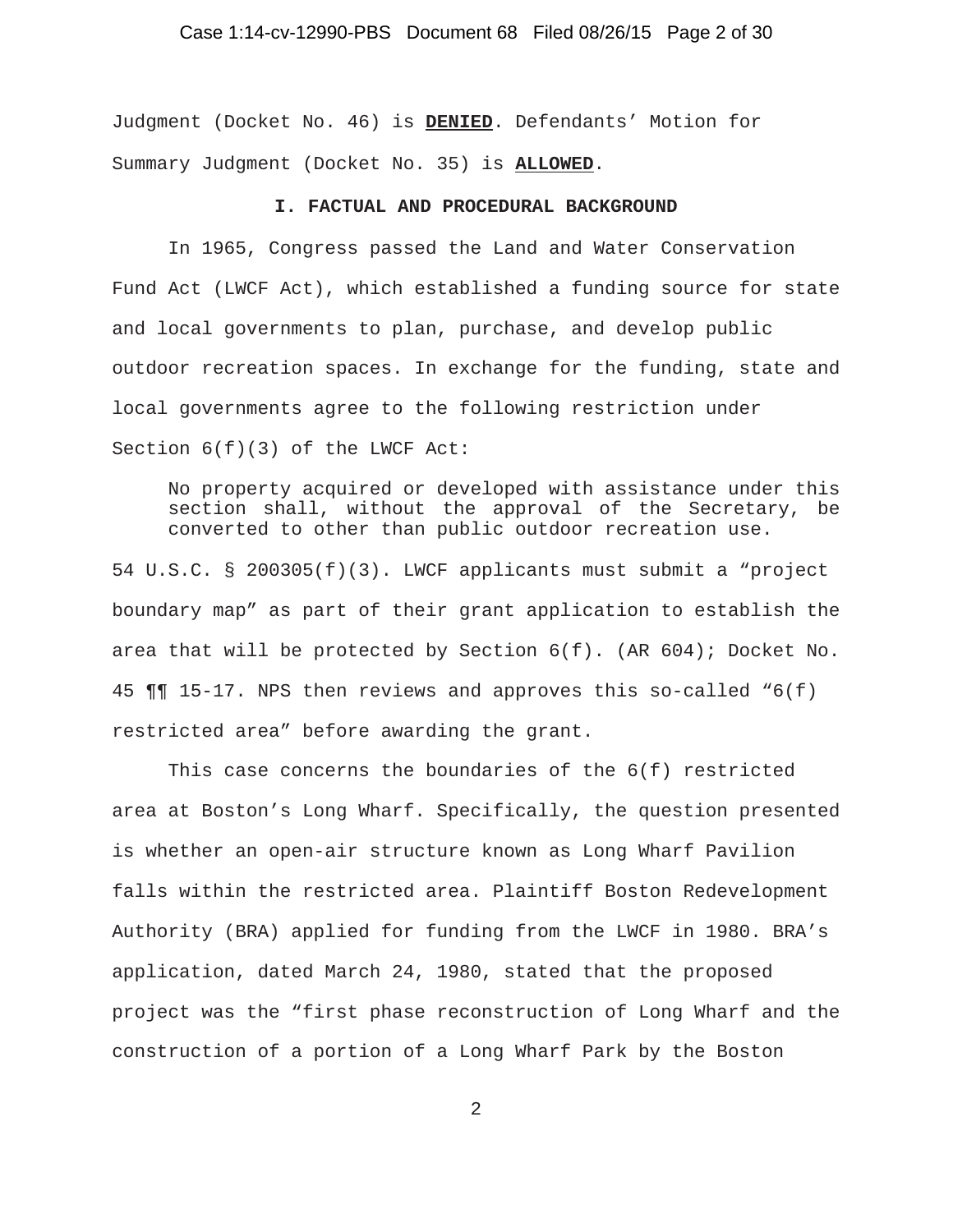### Case 1:14-cv-12990-PBS Document 68 Filed 08/26/15 Page 3 of 30

Redevelopment Authority." (AR 6). A fifteen-page narrative in the application further described the project as: (1) repairing and rebuilding Long Wharf's granite seawall; (2) repairing and rebuilding the wood piling and decking around the perimeter of Long Wharf; and (3) construction of new pavement and platforms, with a park and public open space on the seaward end of the wharf. (AR 14-15). NPS's records include a map of Long Wharf titled "PROJECT AREA MAP" and a matching "METES AND BOUNDS DESCRIPTION." (AR 56-57). Based on this map, almost all of Long Wharf is designated as "TOTAL PARK PROJECT AREA." Additionally, the seaward tip of the wharf is designated "PHASE I - PARK AREA." A notation on this map reads: "6f boundary map 3/27/80."

BRA's application for a LWCF grant was a two-step process. BRA first submitted its application to the Massachusetts Division of Conservation Services (DCS), which is the state agency responsible for reviewing LWCF proposals and performing on-site inspections. After approving BRA's application, DCS then forwarded it to NPS, which administers the LWCF program on behalf of the U.S. Department of the Interior.<sup>1</sup> NPS awarded the grant to BRA in May 1981.

Relevant here, a public open-air structure on the seaward tip of Long Wharf was also part of BRA's redevelopment efforts.

<sup>&</sup>lt;sup>1</sup>To be precise, the application was sent to the Heritage Conservation and Recreation Service, a federal agency later absorbed by the National Park Service.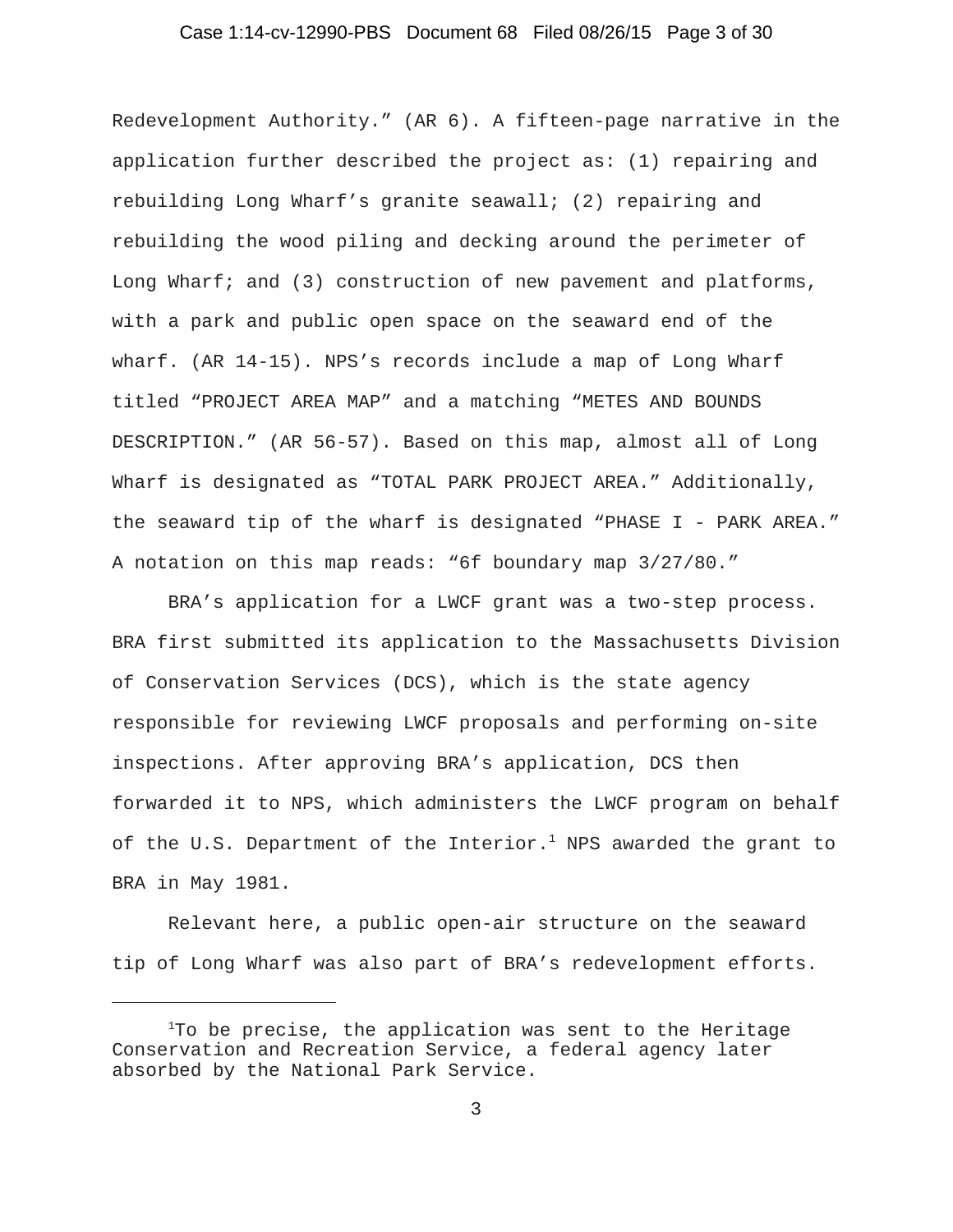### Case 1:14-cv-12990-PBS Document 68 Filed 08/26/15 Page 4 of 30

Shortly after the LWCF grant was approved, the Massachusetts Bay Transportation Authority (MBTA) approached BRA about funding and building the structure if it included an emergency stairwell and ventilation shaft for the MBTA subway tunnel underneath. The MBTA also requested easements for maintenance and emergency egress. In 1983, BRA requested permission from NPS before moving forward, mindful of a potential violation of the 6(f) restricted area. (AR 182-85). NPS found that the project would not constitute a conversion of any 6(f) restricted area and approved the construction of the structure. It reasoned:

It is apparent from the documentation submitted that the easements will not have a significant impact upon the recreational utility of the wharf and recreation opportunity will be increased by the addition of the pavilion which will provide shade and protection from the weather on the otherwise open facility.

(AR 182). In 1988, the MBTA completed the structure today known as Long Wharf Pavilion.

Fast-forward twenty years. In 2006, BRA began exploring the possibility of converting Long Wharf Pavilion into a restaurant. BRA issued a Request for Proposal to developers and obtained a construction license from the Massachusetts Department of Environmental Protection. This is when the Long War for Long Wharf began. Concerned Boston residents contacted NPS headquarters, asking about potential LWCF restrictions on the pavilion. (AR 277-82). NPS forwarded these questions to DCS, where a state employee found in its records a 1983 map of Long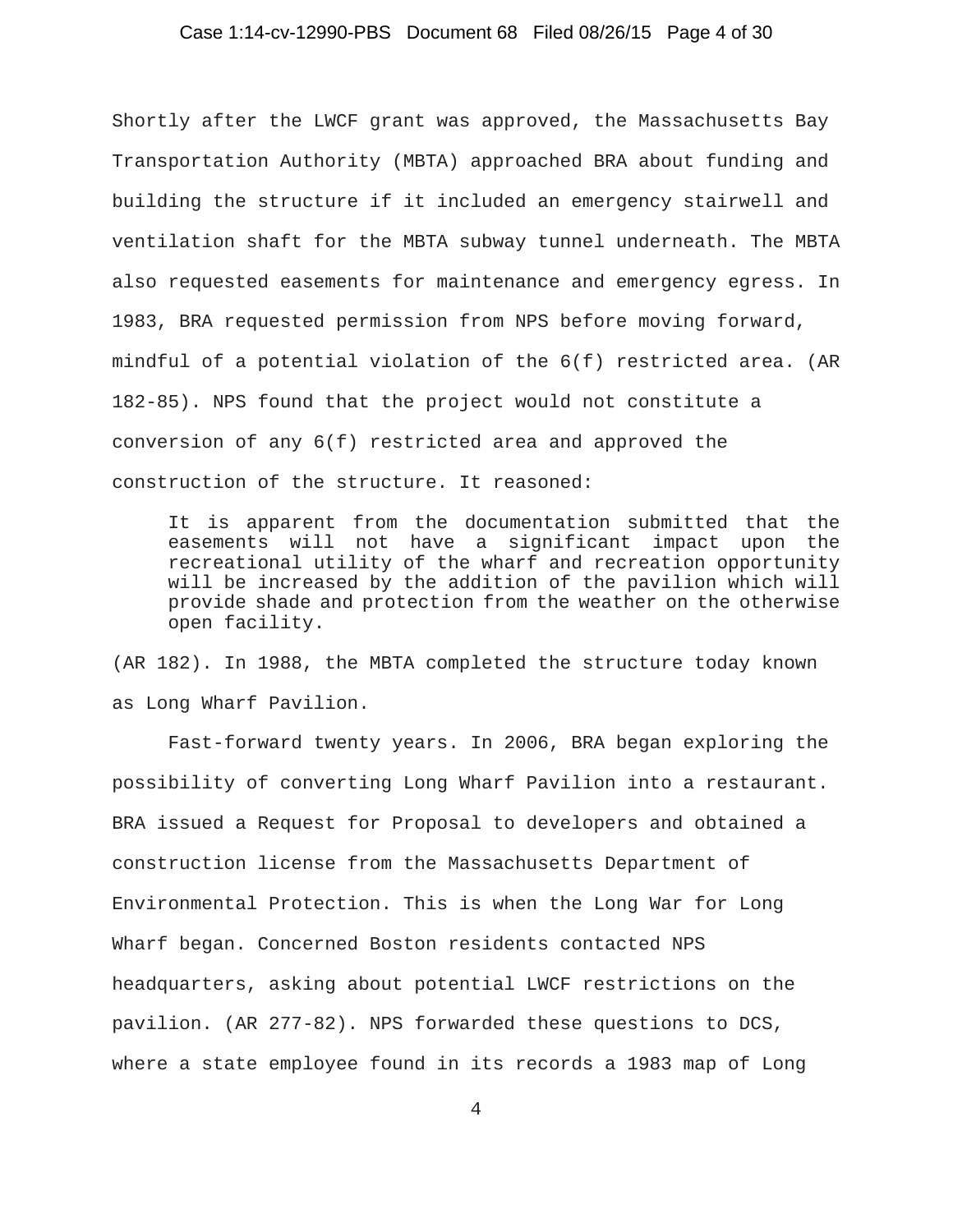### Case 1:14-cv-12990-PBS Document 68 Filed 08/26/15 Page 5 of 30

Wharf with "Long Wharf 6-F" in red handwriting. (AR 297). Based on this map, DCS e-mailed NPS in February 2009 and stated that Long Wharf Pavilion was not located in the 6(f) restricted area. An NPS employee in Philadelphia replied via e-mail that he concurred with DCS's findings. (AR 277). As a result, DCS informed BRA and the Massachusetts Department of Environmental Protection that it could move forward with converting Long Wharf Pavilion into a restaurant, assuming certain minor accommodations.<sup>2</sup> (AR 284).

But that is not the end of the story. In 2012, NPS changed its position after being contacted by two retired NPS employees. The employees had read an article about citizens appealing the Department of Environmental Protection's decision to issue BRA its construction license. They then contacted NPS, recalling that the Long Wharf Pavilion was inside the 6(f) restricted area established by the 1981 LWCF grant. In response, NPS asked DCS to send over the 1983 map from its file. NPS also dug into its own records and uncovered the 1980 map. (AR 288-96). It saw the notation on the map: "6f boundary map 3/27/80." It also found the metes and bounds description of the project area. Based on these documents, NPS changed its mind in December 2012 and found that Long Wharf Pavilion was part of the 6(f) restricted area. (AR

 $^{2}$ Not at issue here, this included a slight adjustment to the boundaries of the proposed restaurant so that it would not encroach on the 6(f) restricted area as outlined in the 1983 map.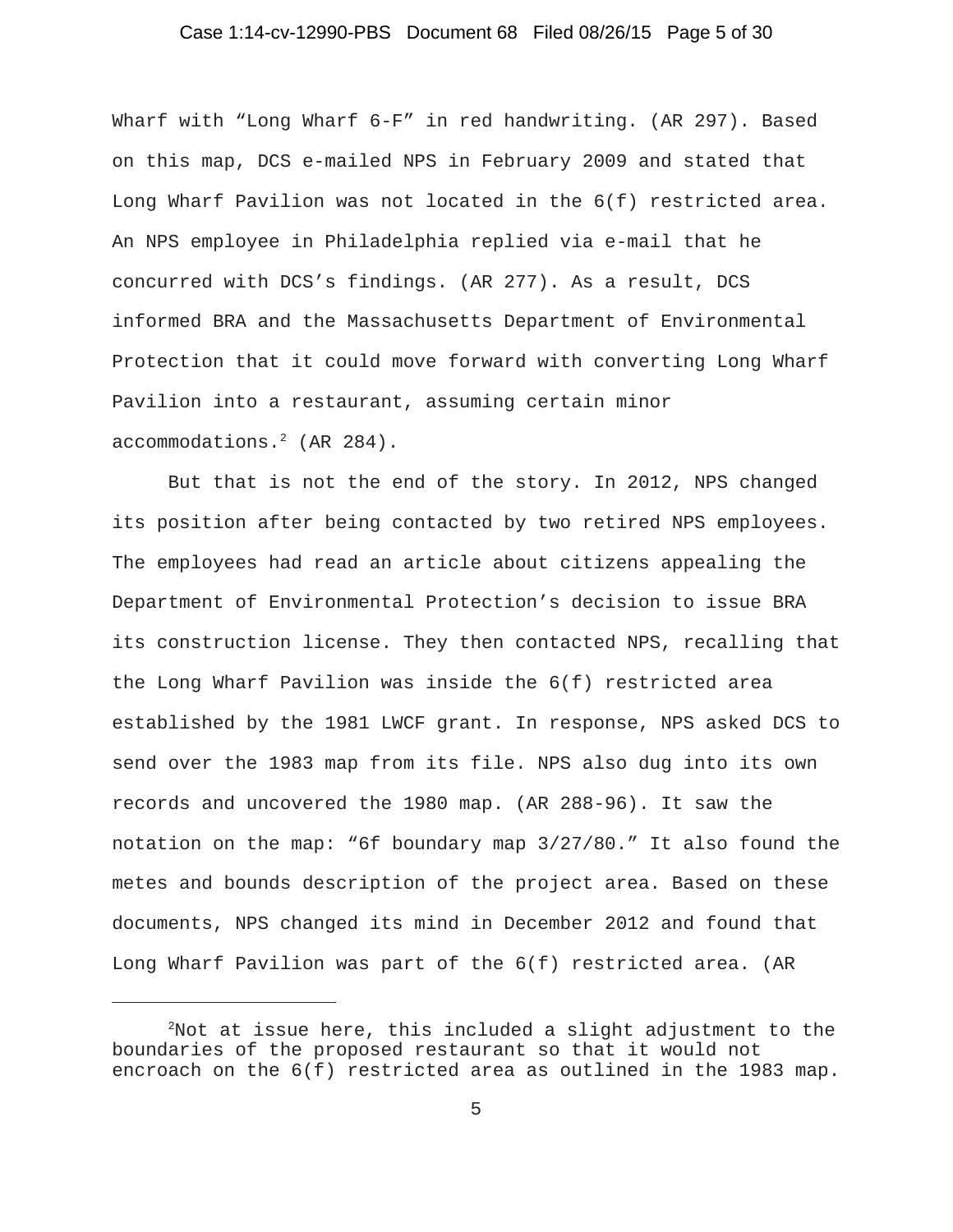### Case 1:14-cv-12990-PBS Document 68 Filed 08/26/15 Page 6 of 30

301). An NPS official stated: "The darken shaded area associated with the Phase I proposed development at this site is the limit of the 6(f) boundary area." (AR 301).

BRA met with NPS at Boston City Hall in April 2014 to convince NPS that it should rely on the 1983 map instead of the 1980 map. But BRA was unsuccessful. (Docket No. 58-3:49). NPS issued its final decision in June 2014, reiterating that "the map dated March 27, 1980 is the original Section  $6(f)(3)$  map." (AR 303). BRA now challenges the decision under the LWCF Act, APA, Declaratory Judgment Act, and the judicial estoppel doctrine.

#### **II. DISCUSSION**

BRA argues that Long Wharf Pavilion does not fall into the 6(f) restricted area established by the 1981 LWCF grant for two reasons: (1) NPS's decision to rely on the 1980 map to define the 6(f) restricted area is arbitrary, capricious, not in accordance with law, or without observance of procedure required by law; and (2) NPS should be judicially estopped from relying on the 1980 map after initially taking the position in 2009 that the Long Wharf Pavilion did not fall into the 6(f) restricted area. Both of these arguments miss the mark.

# **A. Declaratory Judgment and Violations of the LWCF Act and Administrative Procedure Act (Counts 1, 3, and 4)**

The first issue is whether NPS violated the APA when it concluded that Long Wharf Pavilion falls into the 6(f) restricted area. BRA argues that: (1) the parties never agreed to the 1980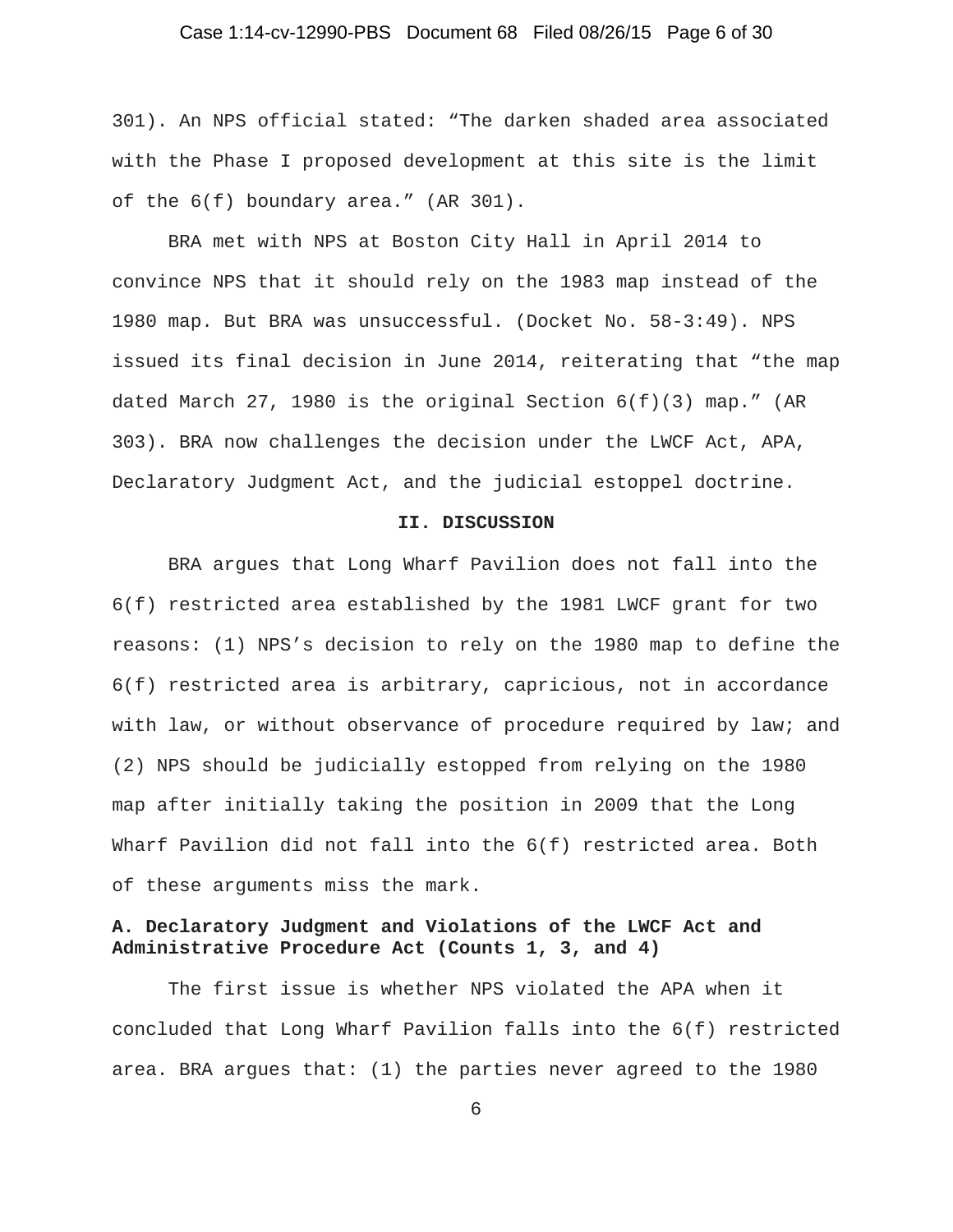### Case 1:14-cv-12990-PBS Document 68 Filed 08/26/15 Page 7 of 30

map defining the  $6(f)$  restricted area; (2) the  $6(f)$  restricted area in the 1980 map is inconsistent with other documents in NPS's records; (3) many areas in NPS's alleged 6(f) restricted area have been used for purely commercial purposes since 1980; (4) NPS has taken different positions regarding the scope of the 6(f) restricted area; (5) BRA did not have the authority to assent to the expansive 6(f) restricted area listed in the 1980 map; (6) the 1980 map did not conform to the requirements set forth in the LWCF manual; and (7) NPS would have discovered the flaws in the 1980 map if it had properly conducted closeout procedures when the Long Wharf grant was closed in 1986. But none of these attacks on NPS's decision succeed.

The appropriate scope of review is set forth in the Administrative Procedure Act (APA). Under the APA, courts may set aside agency actions, findings, and conclusions if they are "arbitrary, capricious, an abuse of discretion, or otherwise not in accordance with law." 5 U.S.C. § 706(2). An agency decision fails this test "if the agency relies on improper factors, failed to consider pertinent aspects of the problem, offered a rationale contradicting the evidence before it, or reached a conclusion so implausible that it cannot be attributed to a difference of opinion or the application of agency expertise." Massachusetts v. U.S. Nuclear Regulatory Comm'n, 708 F.3d 63, 73 (1st Cir. 2013) (quotation marks omitted).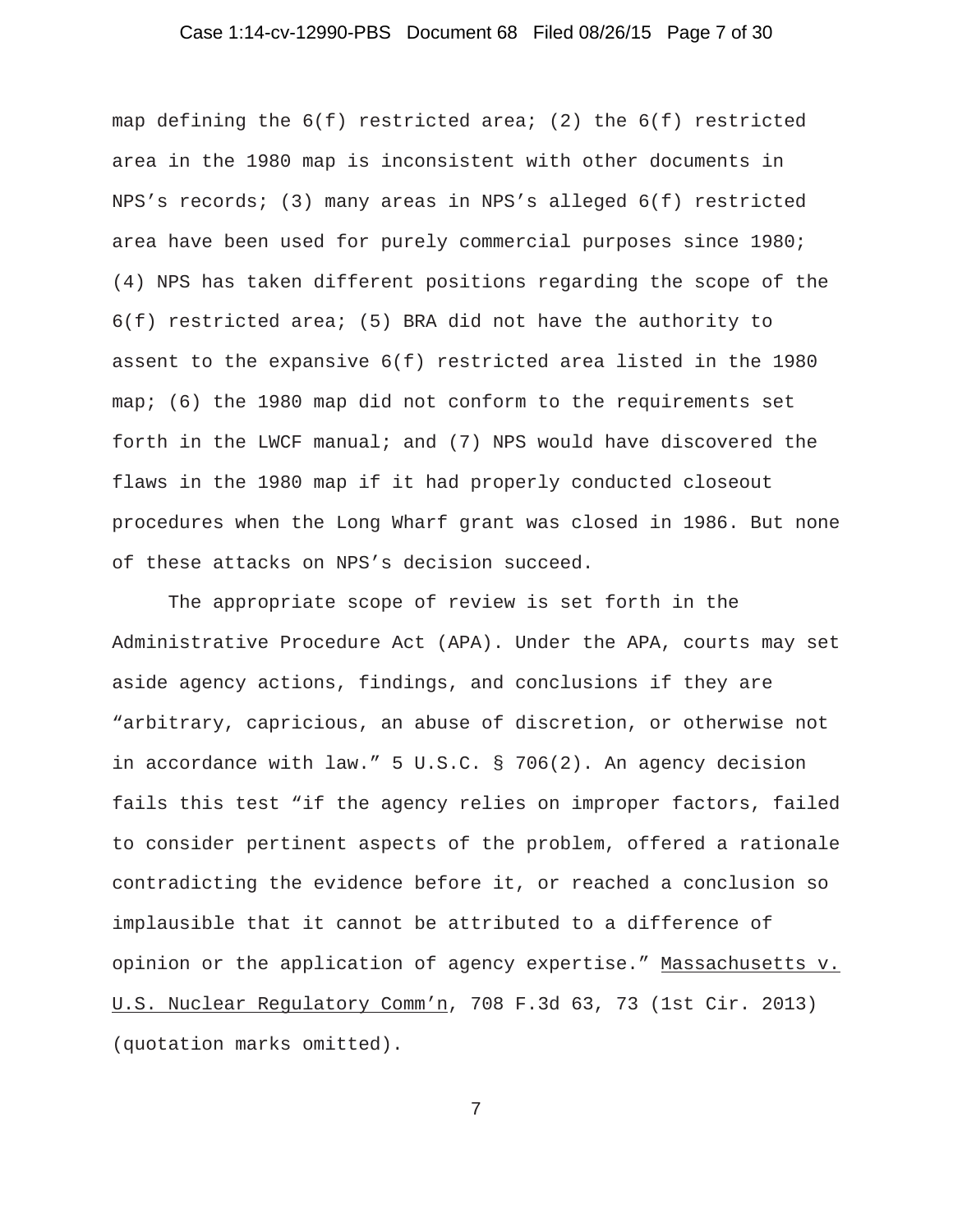### Case 1:14-cv-12990-PBS Document 68 Filed 08/26/15 Page 8 of 30

Ordinarily, APA review is limited to the administrative record. Lovgren v. Locke, 701 F.3d 5, 20 (1st Cir. 2012); see also Liston v. Unum Corp. Officer Severance Plan, 330 F.3d 19, 23 (1st Cir. 2003) ("[H]ow could an administrator act unreasonably by ignoring information never presented to it?"). Nevertheless, "[t]he fact that review sometimes or often focuses on the initial administrative record does not mean it must, or always, will do so." Valley Citizens for a Safe Env't v. Aldridge, 886 F.2d 458, 460 (1st Cir. 1989) (Breyer, J.). For example, the Court may supplement the record when there is a "strong showing of bad faith or improper behavior by agency decision makers." Town of Winthrop v. F.A.A., 535 F.3d 1, 14 (1st Cir. 2008). Courts have also suggested that limited discovery may be necessary when a plaintiff shows that it will find material in the agency's possession indicative of an incomplete record. See Air Transp. Ass'n of Am., Inc. v. Nat'l Mediation Bd., 663 F.3d 476, 487-88 (D.C. Cir. 2011). Alternatively, supplementation of the record may be permissible when there is "a failure to explain administrative action as to frustrate effective judicial review." Olsen v. United States, 414 F.3d 144, 155-56 (1st Cir. 2005) (quoting Camp v. Pitts, 411 U.S. 138, 142-43 (1973)). Both parties took depositions relating to whether the 1980 map in the NPS files was submitted in connection with BRA's 1981 grant application. Although the depositions were not part of the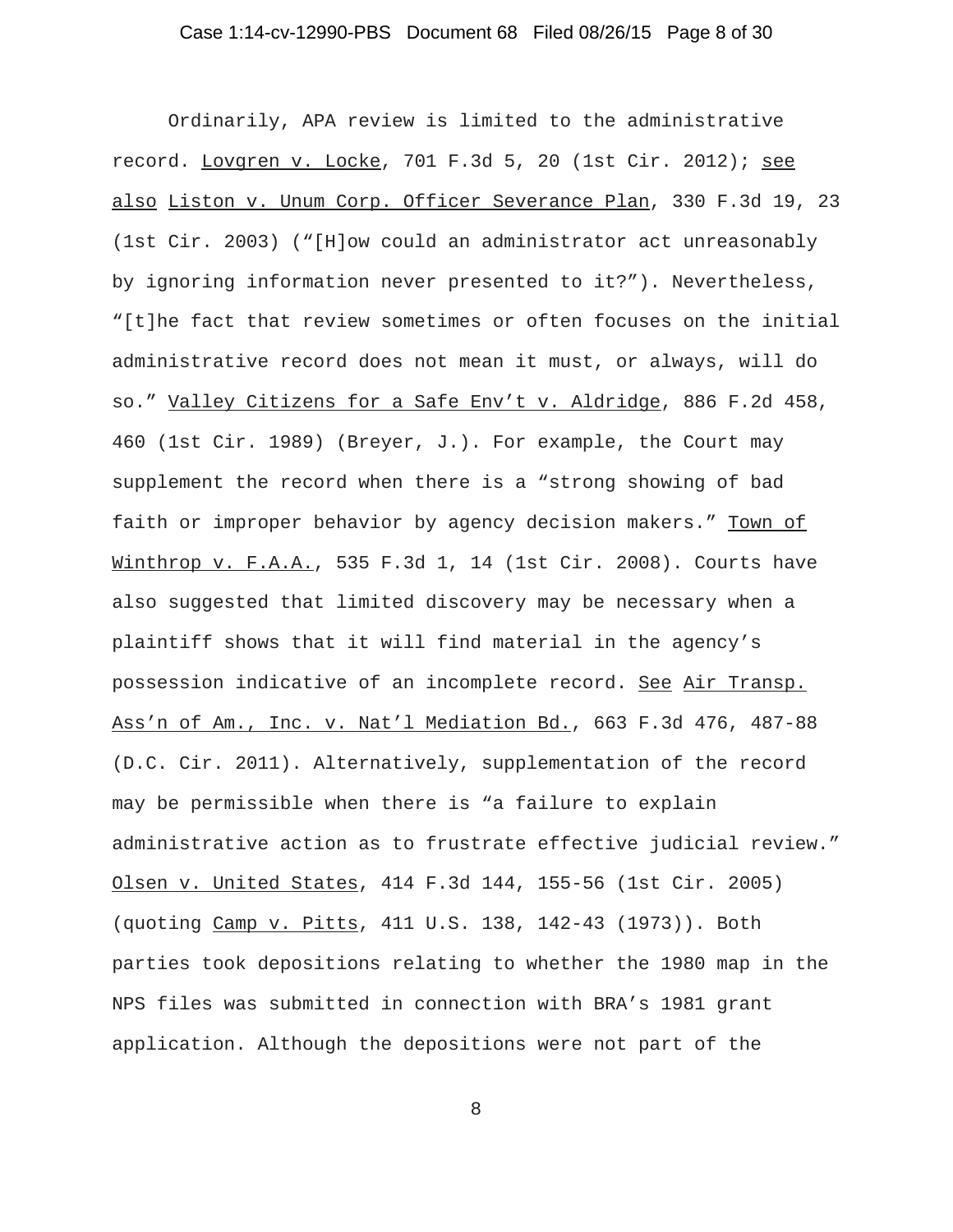### Case 1:14-cv-12990-PBS Document 68 Filed 08/26/15 Page 9 of 30

administrative record, the parties jointly urge the Court to consider the depositions on the question of whether the 1980 boundary map was improperly included in NPS's records, and whether the 1983 map was the true  $6(f)$  map of record.

BRA suggests that the Court can review evidence outside the administrative record under the Declaratory Judgment Act. But this is wrong. The Declaratory Judgment Act, 28 U.S.C. §§ 2201- 2202 "does not itself confer subject matter jurisdiction, but rather, makes available an added anodyne for disputes that come within the federal courts' jurisdiction on some other basis." Ernst & Young v. Depositors Econ. Prot. Corp., 45 F.3d 530, 534 (1st Cir. 1995); see also Tyler v. Michaels Stores, Inc., 840 F. Supp. 2d 438, 452 (D. Mass. 2012)(explaining that "dismissal of the underlying claims requires dismissal of the claim for declaratory relief as well"). NPS issued an adjudicatory decision in June 2012 after reviewing its record and providing BRA an opportunity to respond at a meeting. As a result, the Court will review NPS's decision under the APA to determine whether it was "arbitrary, capricious, an abuse of discretion, or otherwise not in accordance with law." 5 U.S.C. § 706(2); see also Butte Cty. v. Hogen, 613 F.3d 190, 194 (D.C. Cir. 2010) (explaining that informal agency adjudication is subject to judicial review under § 706 of the APA). The Court declines to act as an initial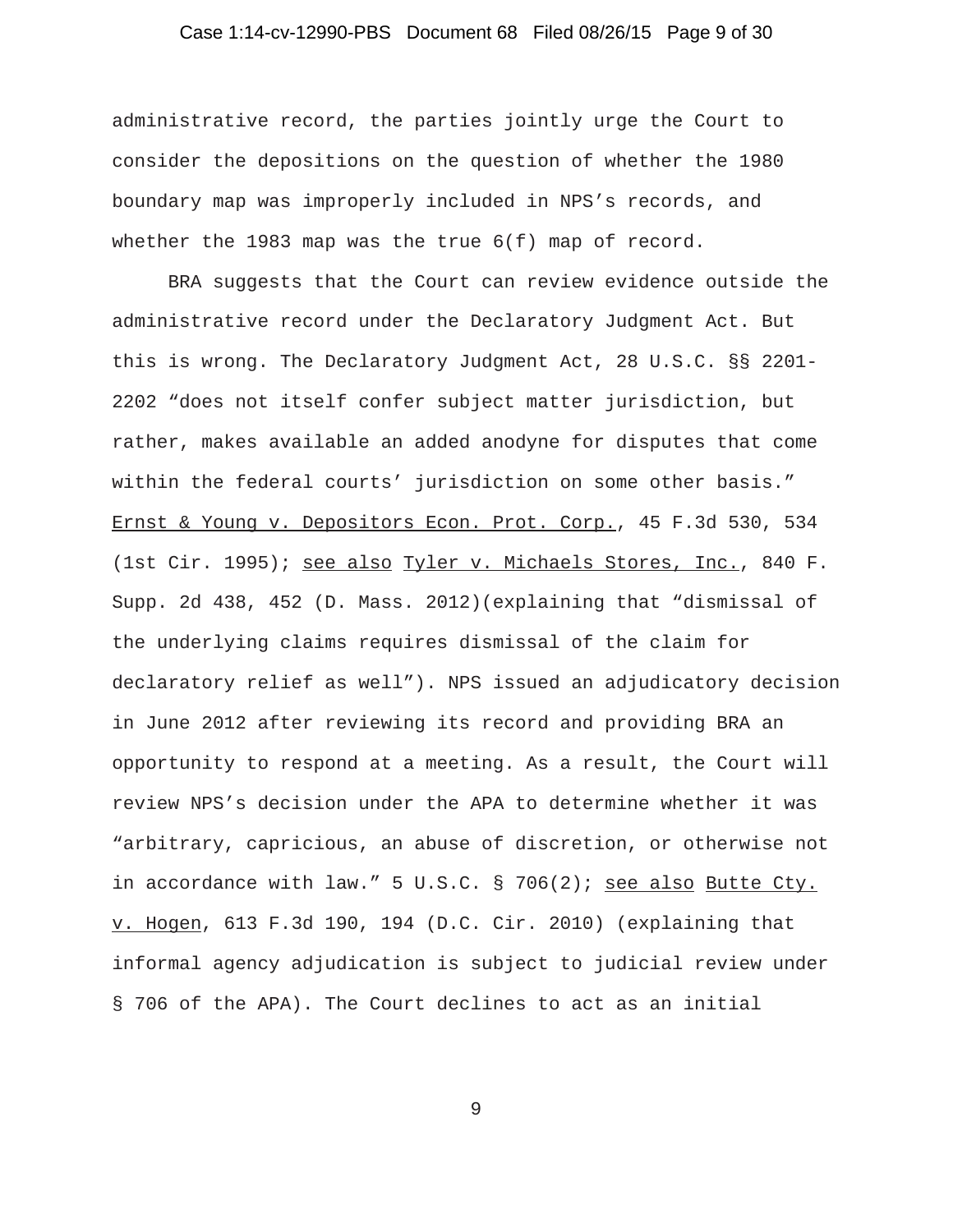decision-maker and exercise de novo review.<sup>3</sup>

Because APA review is deferential and narrow, the First Circuit has observed that the summary judgment rubric has a "special twist in the administrative law context." Assoc. Fisheries of Maine, Inc. v. Daley, 127 F.3d 104, 109 (1st Cir. 1997). The "real question" is "whether the administrative record, now closed, reflects a sufficient dispute concerning the factual predicate on which [the agency] relied . . . to support a finding that the agency acted arbitrarily or capriciously." Mass. Dep't of Pub. Welfare v. Sec'y of Agric., 984 F.2d 514, 526 (1st Cir. 1993). "Because the APA standard affords great deference to agency decisionmaking and because the Secretary's action is presumed valid, judicial review, even at the summary judgment stage, is narrow." Assoc. Fisheries, 127 F.3d at 109. Applying this deferential standard, the Court concludes that BRA's challenges to NPS's decision fall short.

1. The 1980 Map

For starters, BRA denies that it ever submitted the 1980 map

<sup>3</sup>BRA also submitted a motion for leave to submit a posthearing brief, where it argued for the first time that the Court could determine the rights of the parties in the first instance. Alternatively, BRA suggested that the APA allowed the court to invoke its equitable powers and treat the case as a breach of contract action. The Court denied BRA's motion as untimely (Docket No. 67). In its initial memorandum, BRA had argued that the appropriate standard of review was set forth in the APA. See Docket No. 44:7 ("The LWCF does not provide for its own standard of review; therefore, the appropriate scope of review is the standard set forth in the APA").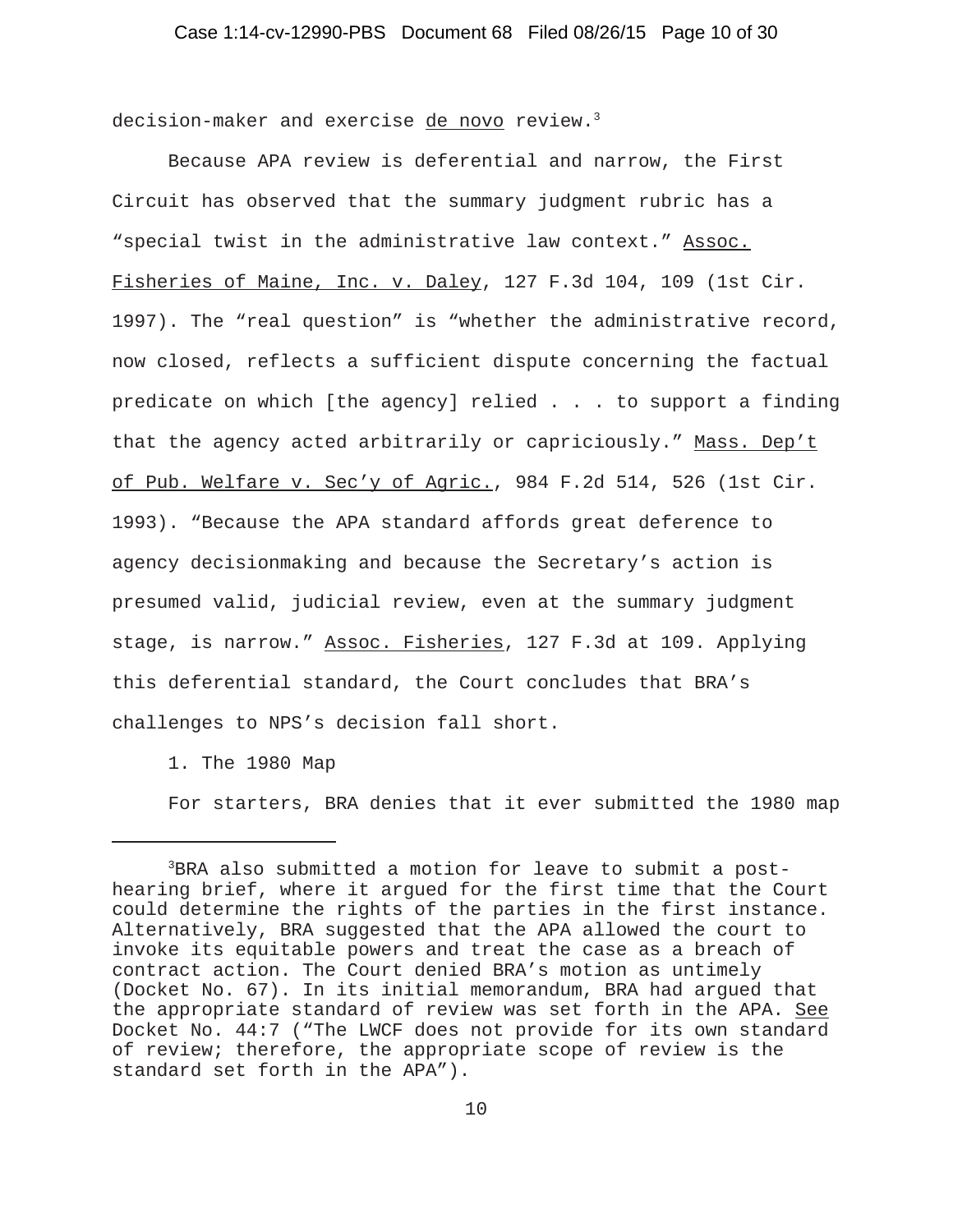# Case 1:14-cv-12990-PBS Document 68 Filed 08/26/15 Page 11 of 30

as part of its LWCF grant application or intended the map to outline the 6(f) boundary. Instead, BRA insists that NPS mistakenly decided to treat the 1980 map as the 6(f) boundary map without a meeting of the minds. BRA also argues that this mistake was unreasonable because the 1980 map was inconsistent with other documents in NPS's records. But these arguments ignore the ample evidence to the contrary.

To investigate BRA's concerns regarding the 1980 map, the parties conducted limited discovery into the map's origins. $^4$  But even viewing the facts in the light most favorable to BRA, there is no evidence that NPS engaged in improper behavior by fabricating or mislabeling the 1980 map or otherwise relied on it in bad faith or by mistake. To the contrary, discovery showed that BRA had several maps of Long Wharf in its records that looked quite similar to the 1980 map. Former DCS employee Joel Lerner also testified that he recalled receiving the 1980 boundary map and the Metes and Bounds description from BRA and sending it on to NPS with BRA's grant application. (Docket No. 45 ¶¶ 72-73, 75). Similarly, former NPS employee Andrew Minarcik stated that he was initially assigned to review BRA's LWCF grant and wrote the notation: "6f boundary map 3/27/80." (Docket No. 45

<sup>&</sup>lt;sup>4</sup>At the hearing, the Court indicated its willingness to remand the case back to NPS to see if the agency would change its position in light of the evidence unearthed in discovery. Both parties declined.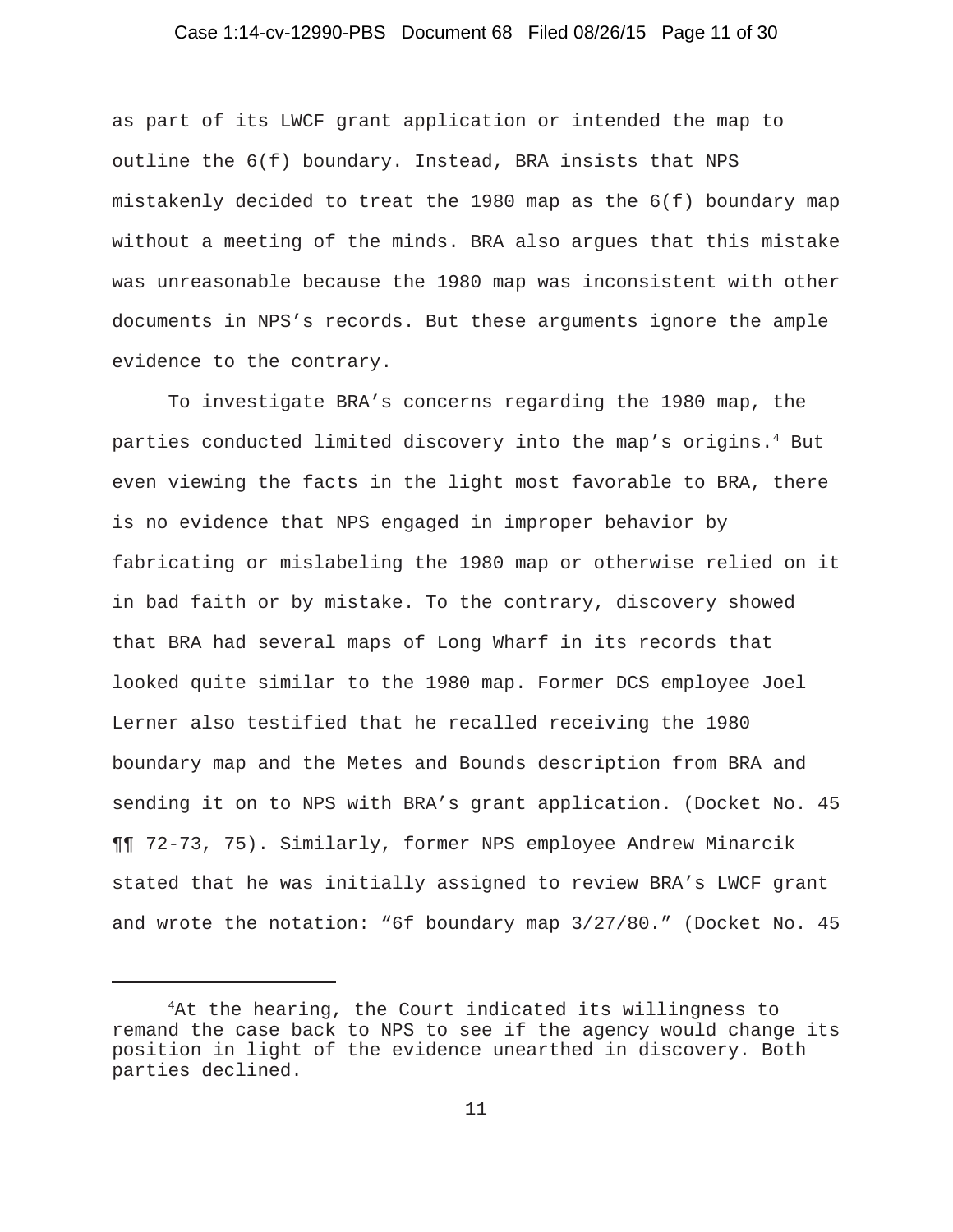### Case 1:14-cv-12990-PBS Document 68 Filed 08/26/15 Page 12 of 30

¶ 37). These facts establish that the 1980 map was created by BRA and received by NPS as part of the Long Wharf LWCF grant application.

The evidence in the administrative record further alleviates any uncertainties about the 1980 map's provenance. The 1980 map was labeled "PROJECT AREA MAP," which is consistent with the LWCF Grant Manual in effect at the time. See AR 604 ("The area to be included under the conversion provisions of Section  $6(f)(3)$  of the Fund Act and Manual Part 685 shall be clearly delineated on a dated project boundary map to be included with each application or element in a consolidated project." (emphasis added)). The map was also submitted with a metes and bounds description that was consistent with the map and with the requirements of the LWCF Grant Manual. See AR 604-05 (instructing that the lands afforded Section 6(f)(3) protection could be identified by metes and bounds). BRA does not point to any maps existing in 1980 in NPS, BRA, or DCS's files that meet all of the LWCF Grant Manual requirements. Further, none of the other maps or pictures submitted with BRA's 1980 grant application come even close to satisfying the requirements of a  $6(f)$  project boundary map. There is also no evidence in the record that the 6(f) boundary was ever formally amended.<sup>5</sup> (Docket No. 45  $\P$  45). And it is highly

<sup>5</sup> There were two amendments to the project, neither of which are relevant here. NPS and DCS amended the end date of the grant in February 1985. They also amended the project's scope to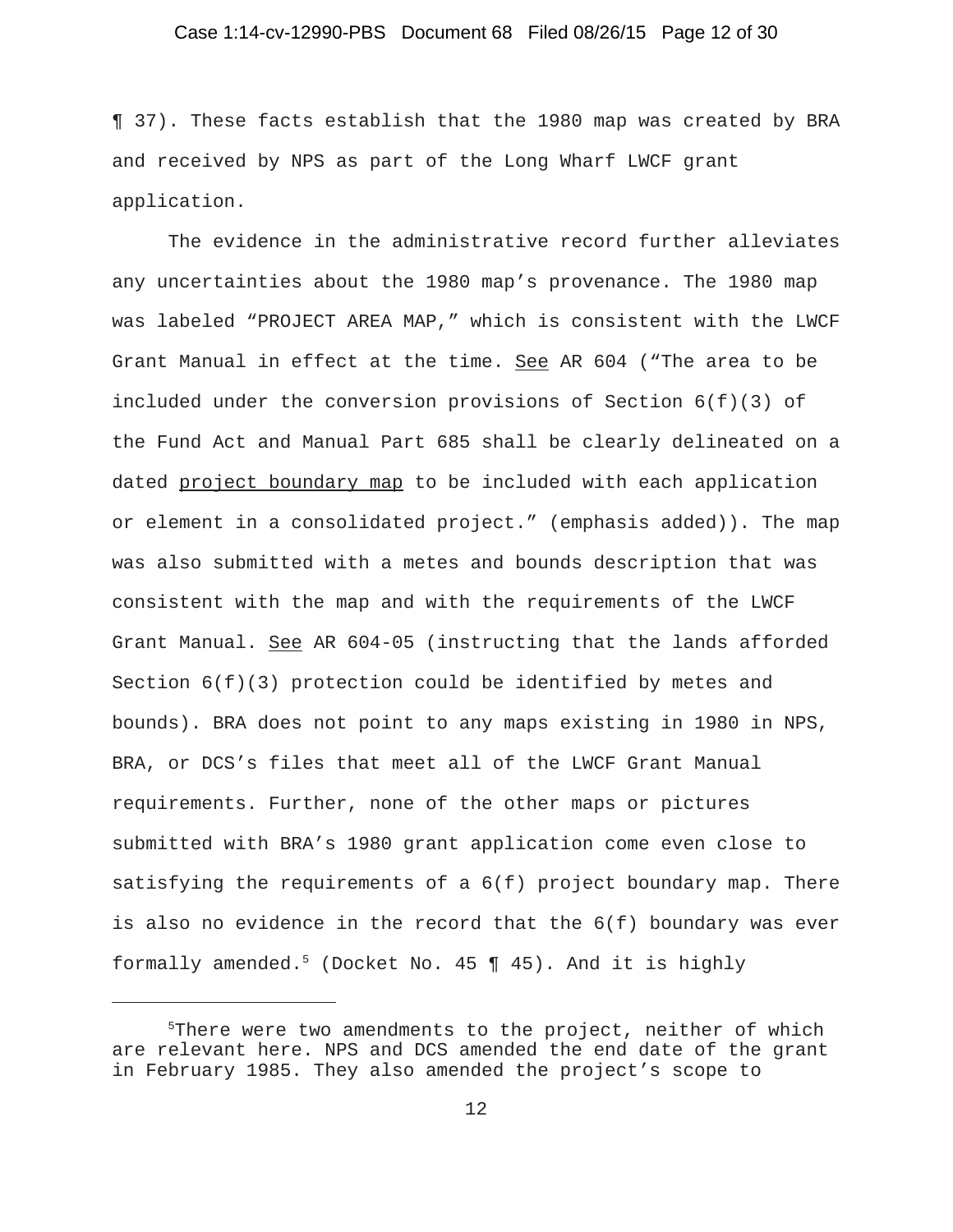#### Case 1:14-cv-12990-PBS Document 68 Filed 08/26/15 Page 13 of 30

unlikely that NPS employees would have approved of BRA's grant application and checked off the boxes for "Boundary Map" and "Adequacy of 6(f) area" without a 6(f) boundary map like the 1980 map in the application. See 36 C.F.R. § 59.3(a) ("Section  $6(f)(3)$ of the L&WCF Act is the cornerstone of Federal compliance efforts to ensure that the Federal investments in L&WCF assistance are being maintained in public outdoor recreation use."). $^{6}$ 

The project narrative that BRA submitted with its grant application confirms that the 1980 map was BRA's proposal for the 6(f) boundary. BRA's narrative states that the "project area as shown on 'Project Area Map', includes Long Wharf, the public area around the Waterfront Hotel, and the small stretch of waterfront between Long and Central Wharves." (AR 15). According to the narrative, the LWCF funds would also be used to rebuild wooden decks "along the northern, eastern and a section of the southern edge as shown on the attached plan." These references to the "Project Area Map" and wharf decks on the "attached plan" perfectly match up with the 1980 map but not with any other

exclude construction of perimeter wood docking and walkways in November 1986.

<sup>6</sup> BRA also appears to argue that NPS waived its right to use the 6(f) boundaries in the 1980 map because its map did not satisfy every requirement of the LWCF grant manual. But BRA provides no authority to support this bare assertion. See Wood v. Milyard, 132 S. Ct. 1826, 1835 (2012) ("Waiver is the intentional relinquishment or abandonment of a known right."). At most, NPS waived its right to require BRA to submit a map meeting every requirement of the LWCF grant manual.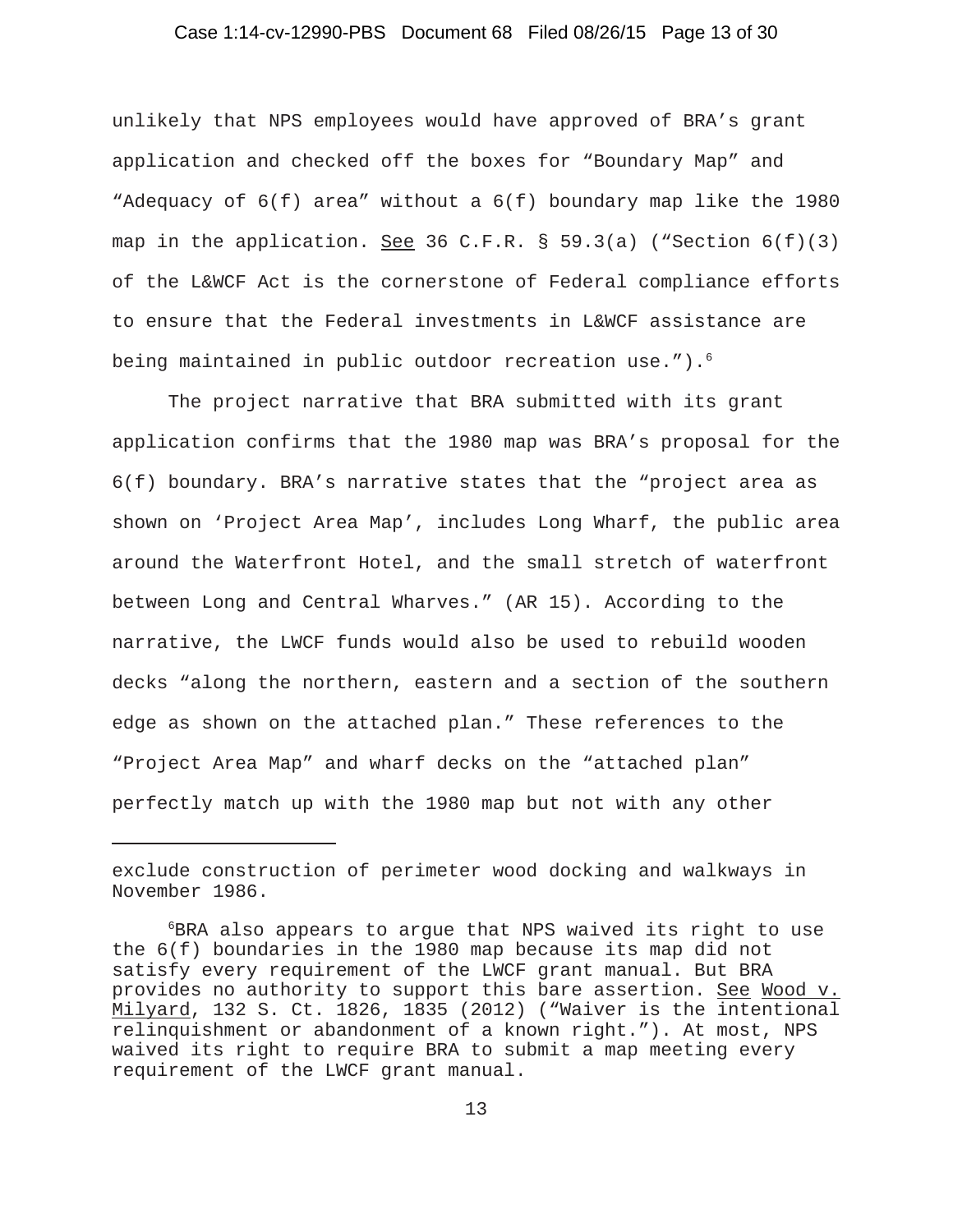### Case 1:14-cv-12990-PBS Document 68 Filed 08/26/15 Page 14 of 30

pictures or maps from BRA's application. More to the point, the narrative states that the project would use LWCF funds to build a park at the "eastern end of the wharf" as shown on the "attached plan." (AR 16). This proposed park matches up with a dark shaded area in the 1980 map labeled "PHASE I - PARK AREA" covering the entire eastern end of Long Wharf, including the area currently inhabited by Long Wharf Pavilion. Nowhere in these documents does it indicate that the area of the wharf occupied by Long Wharf Pavilion would be excluded from the 6(f) boundary. Rather, the documents show that BRA proposed to use LWCF funds to redevelop Long Wharf generally, including the construction of a park on the eastern end of the dock.

To put any doubts to rest, the record shows that DCS resubmitted the 1980 map and the metes and bounds description when it sought NPS's approval in 1983 for MBTA to build Long Wharf Pavilion. Looking back, this submission was telling in two ways. First, it is evidence of BRA and DCS's understanding that the 1980 map depicted the official boundaries of the 6(f) restricted area, certainly with respect to the "PHASE I - PARK AREA." Second, it also shows BRA's understanding in 1983 that the MBTA could not begin building the ventilation shafts and emergency access in Long Wharf Pavilion without NPS's consent. Especially given the deferential standard of review, BRA has not shown that it was arbitrary or capricious for NPS to rely on these factors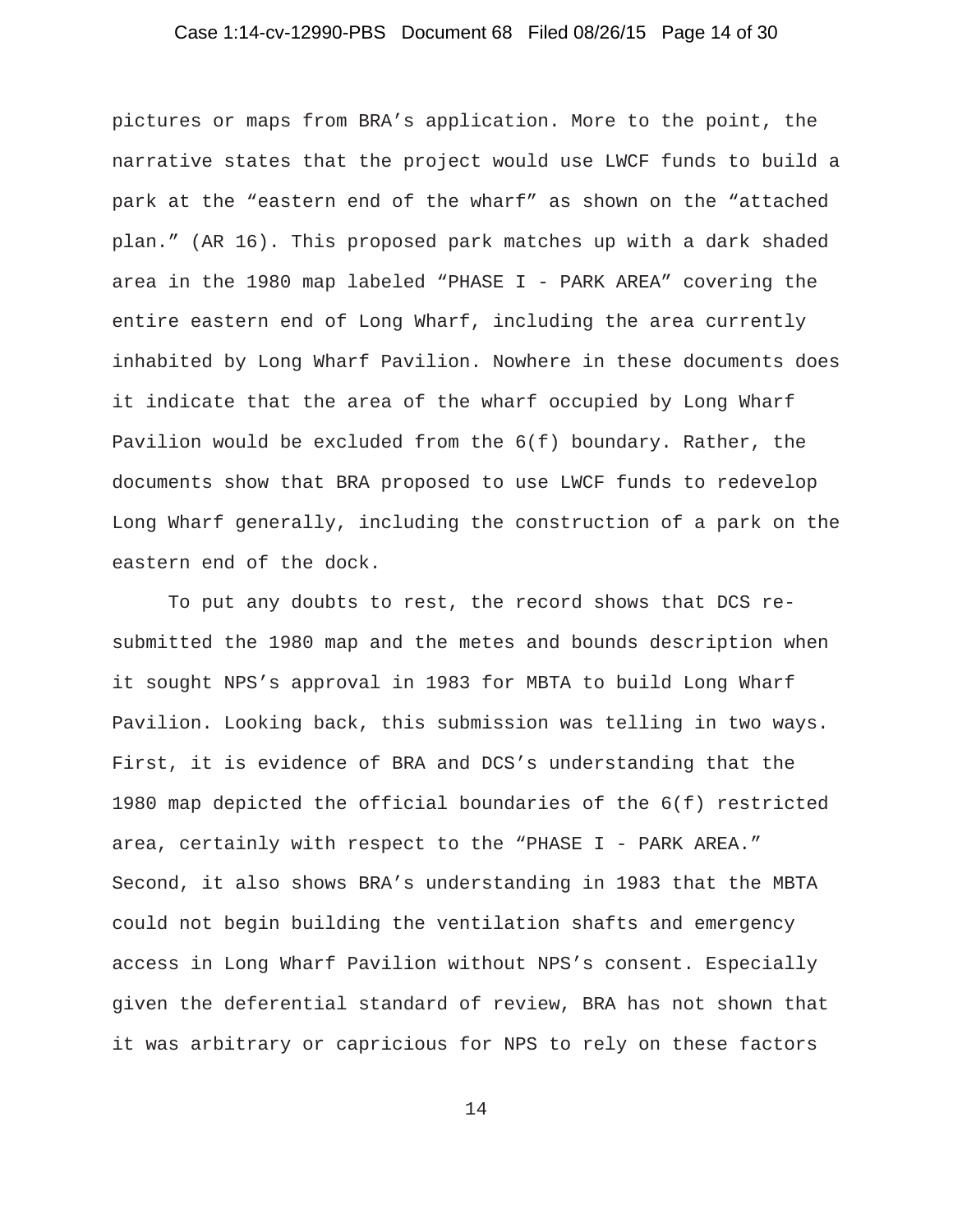### Case 1:14-cv-12990-PBS Document 68 Filed 08/26/15 Page 15 of 30

to conclude that the 1980 map contained the official 6(f) boundaries. See M/V Cape Ann v. United States, 199 F.3d 61, 64 (1st Cir. 1999) ("So long as the agency's determination is within the bounds of reasoned decisionmaking, we may not set it aside, regardless of whether we may have reached an opposite decision." (quoting Balt. Gas & Elec. Co. v. Nat. Res. Def. Council, Inc., 462 U.S. 87, 105-06 (1983)).

BRA responds that several parts of the record refer to a park of only about 20,000 square feet, including the project narrative, pre-award on-site inspection report, and a press release issued by NPS. BRA also points out that it submitted a map to the Advisory Council on Historic Preservation in 1979 that appears to limit the "PROPOSED DOCKSIDE PARK" to only the southeastern portion of the wharf. These statements are accurate reflections of the record. But the park at the seaward tip of Long Wharf was just one part of the overall intended LWCF project that included: (1) repairing and rebuilding Long Wharf's granite seawall; (2) repairing and rebuilding the wood piling and decking around the northern, eastern, and southern edges of Long Wharf; and (3) construction of new pavement and platforms, with a park and public open space on the seaward end of the wharf. In other words, BRA was seeking money for much more than just a park. At the time it applied for LWCF funding, BRA also wanted to rebuild the wooden decks and make other structural repairs and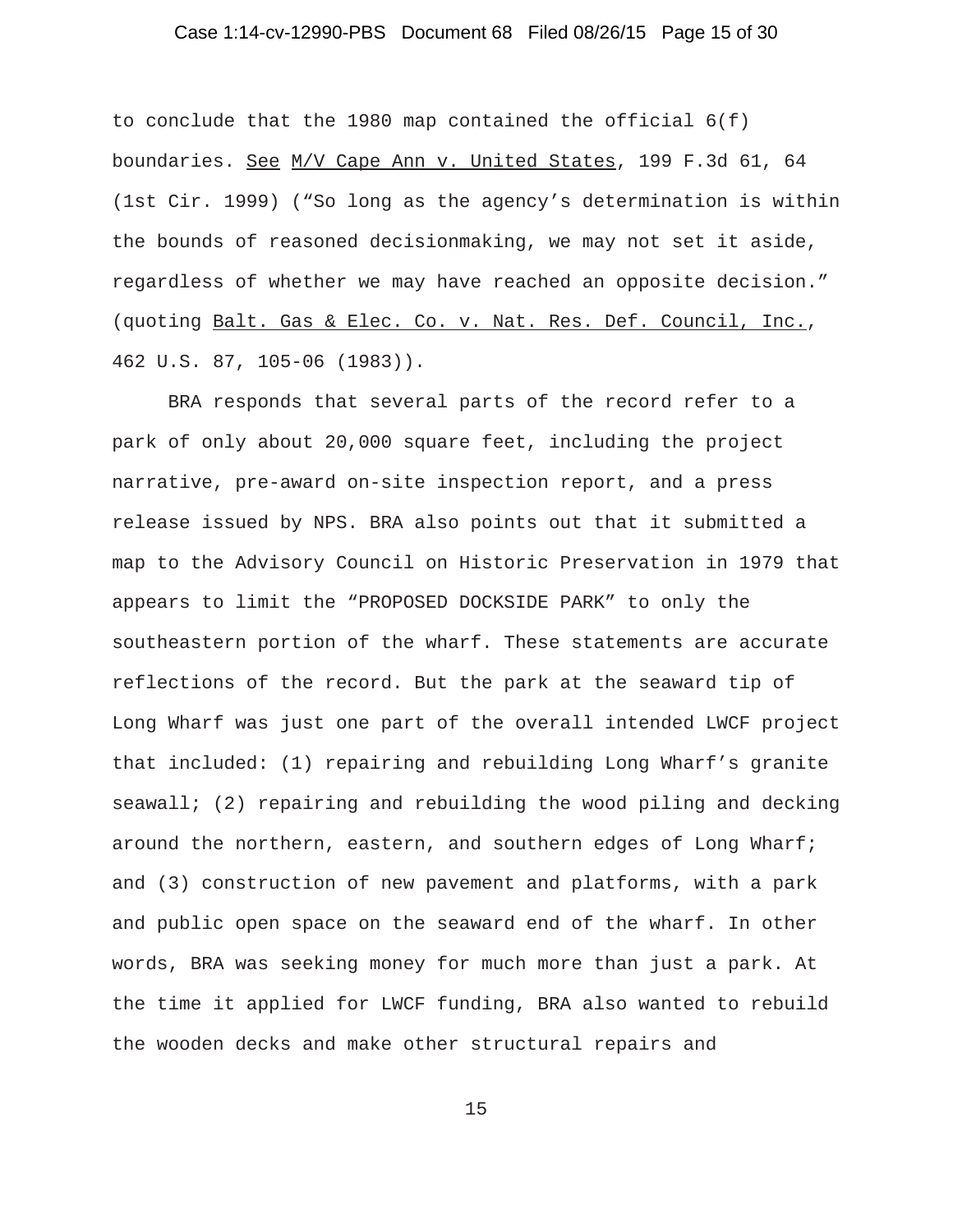### Case 1:14-cv-12990-PBS Document 68 Filed 08/26/15 Page 16 of 30

improvements to the wharf. For this reason, it makes sense that BRA's proposed 6(f) restricted area extended beyond the park at least to other seaward parts of Long Wharf that benefitted from LWCF funding.

BRA also points to the 1981 project agreement between the United States and Massachusetts, which required NPS to perform the agreement in accordance with "maps . . . attached hereto or retained by the State and hereby made a part hereof." (A.R. 45) (emphasis added). Because the only map labeled "6(f) boundary map" in Massachusetts's records is the 1983 map, BRA argues that the 1983 map must govern. But BRA's reliance on this contract language is unavailing. For starters, the agreement recognizes that maps can be "attached hereto" rather than "retained by the State." True to this language, the project agreement states at the bottom of the first page that the "Project Application and Attachments" are incorporated into the agreement. As a result, NPS reasonably concluded that the 1980 boundary map was part of BRA's application and therefore incorporated into the contract. Also, BRA ignores that the agreement only refers to maps "retained by the State and hereby made a part hereof." Given that the agreement was signed in May 1981, there is no way that the 1983 map could have been "hereby made a part hereof" when it did not even exist yet. As a result, the project agreement between the United States and Massachusetts only further strengthens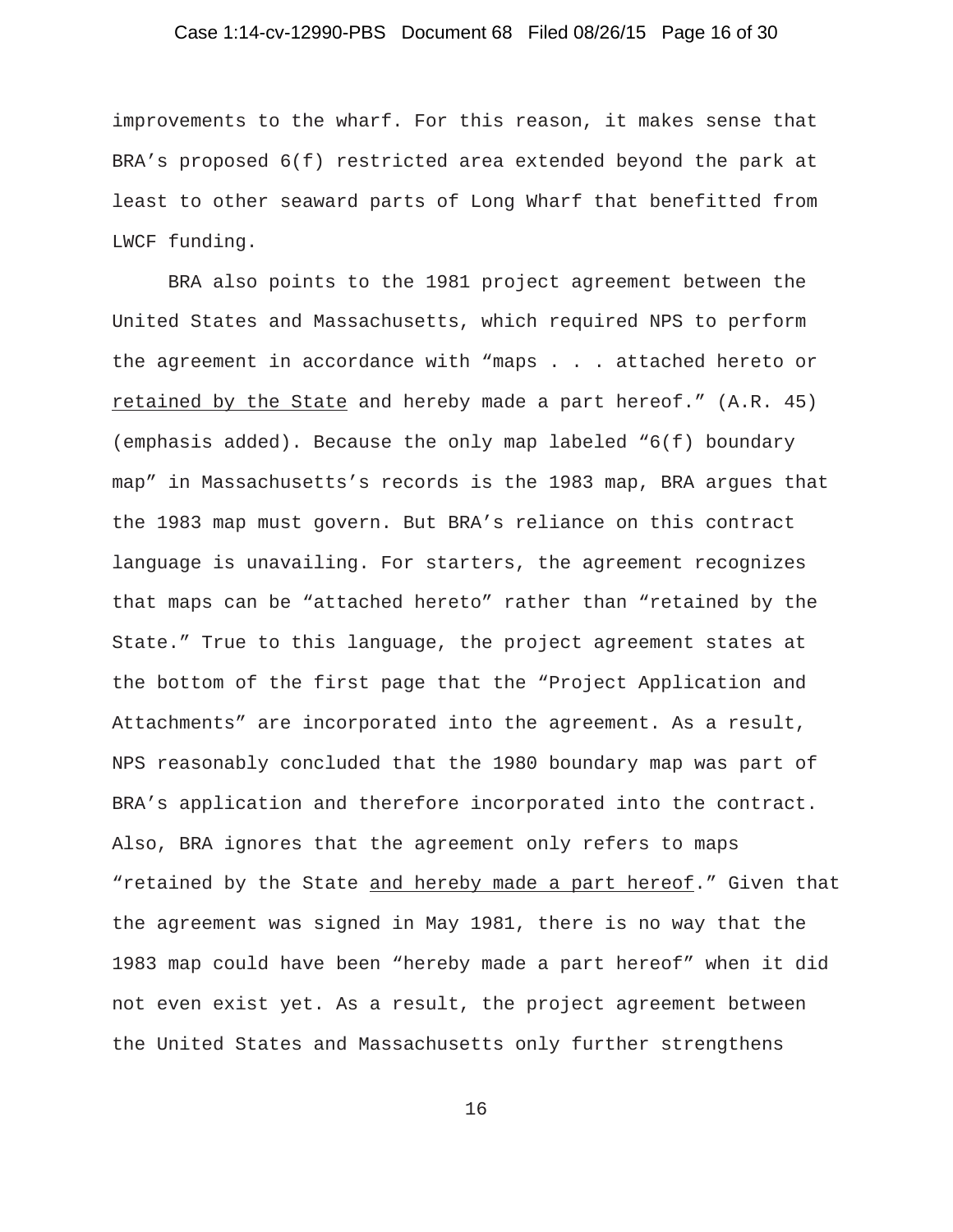NPS's reliance on the 1980 map.

2. Whether Commercial Portions of Long Wharf Could be Included in the 6(f) Boundary

BRA next appeals to reason. Back in 1981, BRA says it would have been nonsensical to earmark the entirety of Long Wharf for public outdoor recreation-as the 1980 map indicates-when certain parts of Long Wharf were historically used for commercial purposes. For example, Long Wharf in 1980 was used principally as a docking facility for charter fishing boats, vessels belonging to various municipal and regional policing agencies, and excursion boats to Boston Harbor, the Boston Harbor Islands, and Provincetown. Long Wharf also had a ticket booth, a parking lot, and a concession stand. (AR 11). Along these same lines, BRA says that it would have lacked the authority to agree to  $6(f)$ restrictions on the commercial portions of Long Wharf. In support of this argument, BRA quotes from DCS's 1979 Pre-Award On-Site Inspection Report, which states:

The future of the area north of the park (including some of the proposed walkways) is still uncertain. The Boston Redevelopment Authority has offered a couple of alternatives: a marina and/or commercial cruise and commuter ferry docking sites. Since definite plans for this area have not been developed, it is not known whether this section of the wharf is eligible for funding by the Land and Water Conservation Fund.

(Docket No. 38-6:4). BRA argues that this "area north of the park" that DCS thought might be ineligible for LWCF funding is the land now occupied by Long Wharf Pavilion. BRA also points to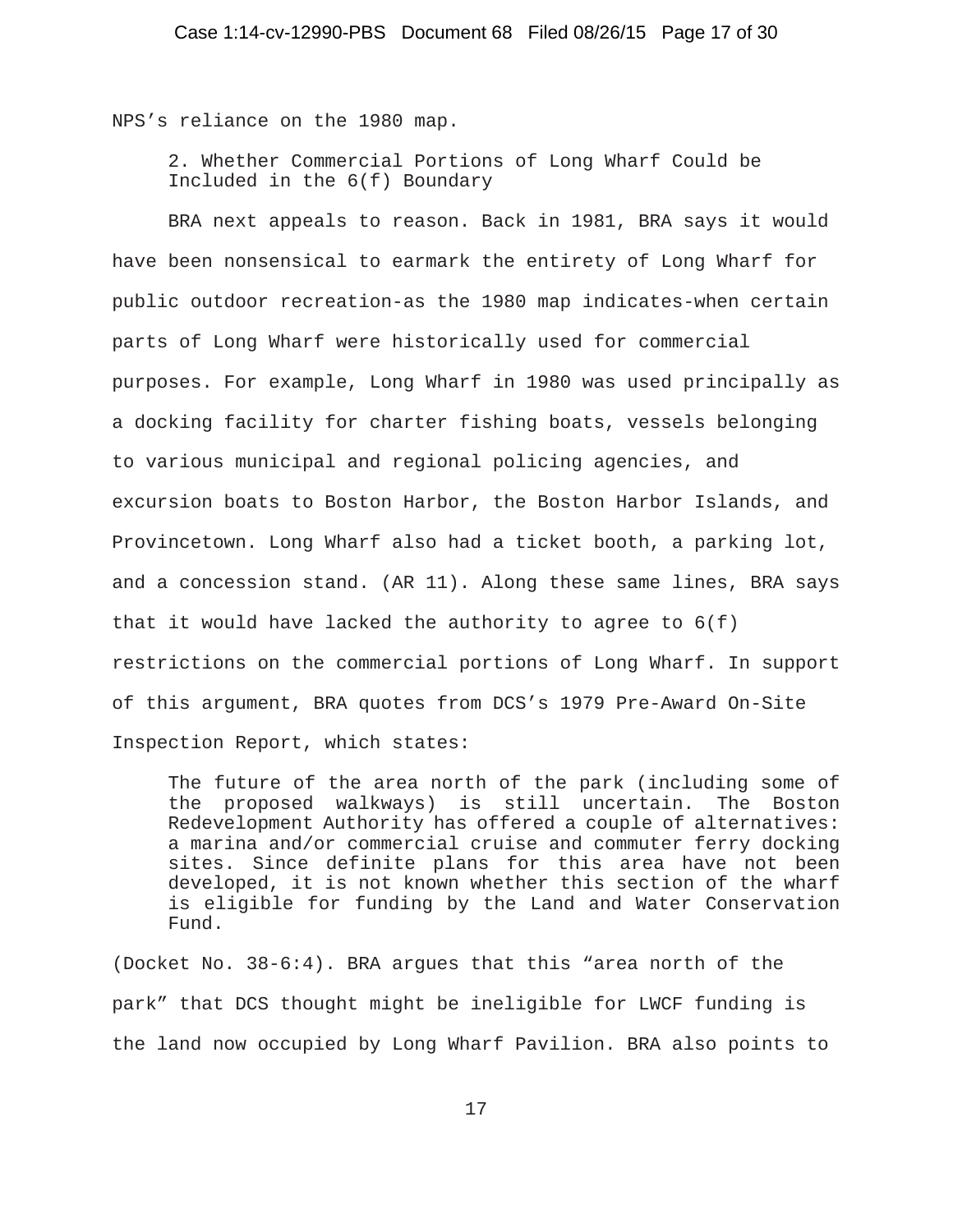### Case 1:14-cv-12990-PBS Document 68 Filed 08/26/15 Page 18 of 30

a January 1981 letter stating that BRA was planning to build a ferry terminal at Long Wharf that would not be a part of the LWCF project.

But these selected quotations from NPS's records are not dispositive. For one thing, it is not obvious that BRA's documents are even talking about the area now occupied by Long Wharf Pavilion. The 1980 map and narrative both indicate that BRA planned to build a park on the seaward end of the wharf. There was no carve-out for the area now occupied by Long Wharf Pavilion.

In any event, courts have held that commercial structures can aid public outdoor recreation by "adding to the scenic character of the park." Brooklyn Heights Ass'n, Inc. v. Nat'l Park Serv., 777 F. Supp. 2d 424, 441 (E.D.N.Y. 2011) (holding that a Tobacco Warehouse and Empire Stores building could be part of a  $6(f)$  boundary because "the intended use of the structures is not relevant, much less controlling"); cf. Friends of the Shawangunks, Inc. v. Clark, 754 F.2d 446, 449 (2d Cir. 1985) (holding that the term "public outdoor recreation use" for purposes of LWCF Section 6(f)(3) should be construed "broadly"). Similarly, BRA's application stated that building and remodeling boat terminals on Long Wharf would provide the public with continuing access and exposure to the harbor and the Boston Harbor Islands Park System. (AR 18). Thus, these terminals served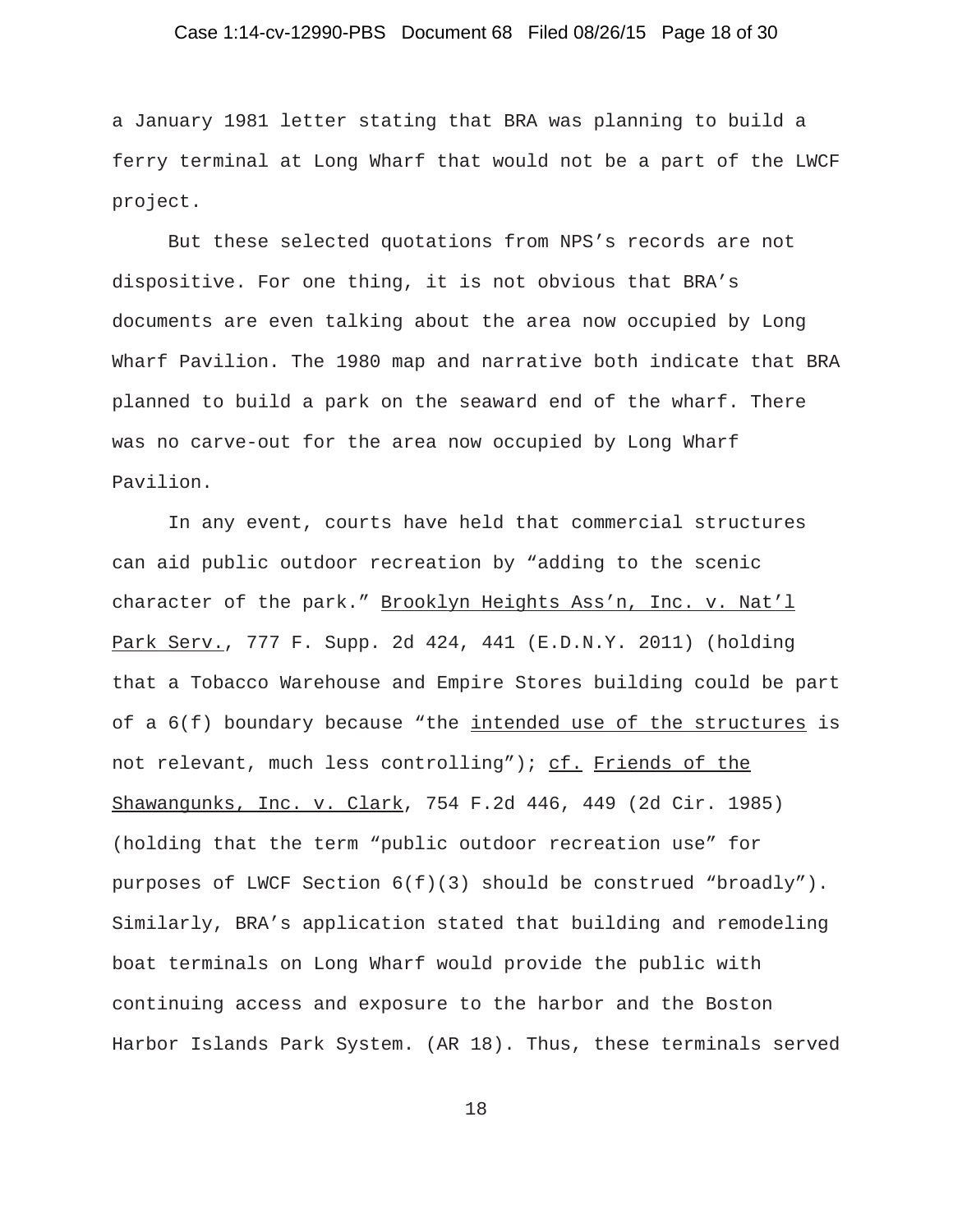### Case 1:14-cv-12990-PBS Document 68 Filed 08/26/15 Page 19 of 30

an important public outdoor recreation use, even if they also had commercial utility. The LWCF Grant Manual in effect in 1981 was consistent with this view, allowing LWCF assistance for boating facilities and marinas. See AR 401 ("Commercial charter fishing or sightseeing boats are permissible marina leaseholders due to their potential for expanding public waterfront access.").

3. NPS's Changing Views

BRA next argues that NPS acted arbitrary and capriciously when it changed its mind, allowing the restaurant project to proceed before rejecting it. Essentially, BRA suggests that NPS cannot reconsider its decisions even after discovering a mistake. But this is not the law. It is well-established that "an agency, may, on its own initiative, reconsider its interim or even its final decisions, regardless of whether the applicable statute and agency regulations expressly provide for such review." Chao v. Russell P. Le Vrois Builder, Inc., 219 F.3d 219, 230 (2d Cir. 2002) (collecting cases); cf. R.I. Dep't of Envtl. Mgmt. v. United States, 304 F.3d 31, 40 (1st Cir. 2002) (explaining that the APA's finality requirement gives the agency an opportunity to "apply its expertise and correct its mistakes"). Beyond that, courts have found agencies to be arbitrary and capricious when they chose not to reconsider their position after being alerted to a potential mistake. See I.C.C. v. Bhd. of Locomotive Eng'rs., 482 U.S. 270, 278 (1987) (explaining that an agency's refusal to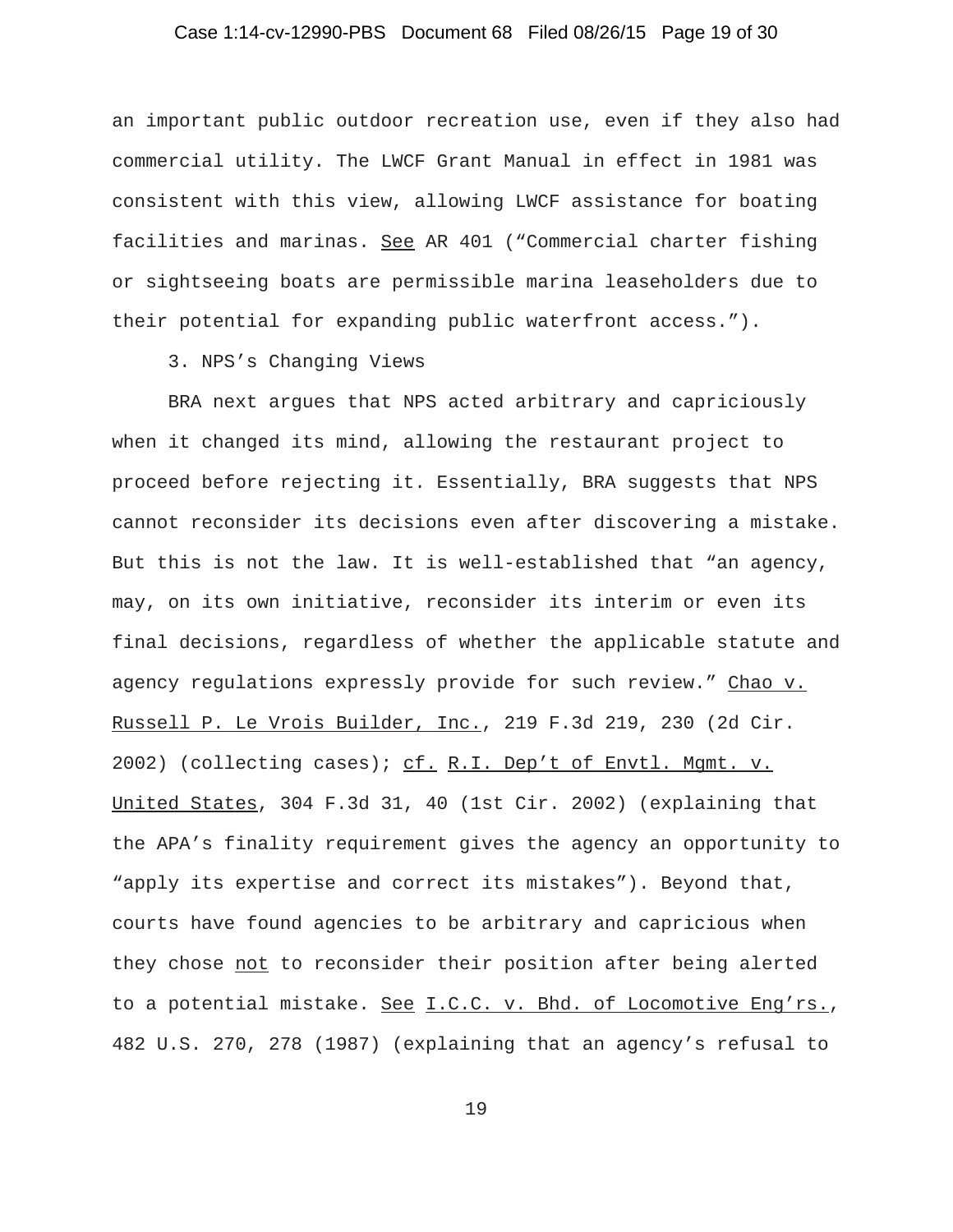#### Case 1:14-cv-12990-PBS Document 68 Filed 08/26/15 Page 20 of 30

reopen a proceeding can be arbitrary, capricious, and an abuse of discretion); Kreis v. Sec'y of Air Force, 406 F.3d 684, 688 (D.C. Cir. 2005) ("[T]he Board's conclusion that reconsideration was not authorized on the basis of newly discovered relevant evidence was arbitrary and capricious."). Granted, there could be a problem if NPS unilaterally changed the 6(f) restricted area without proper notice and procedure. But that is not what happened here. NPS merely realized that its earlier position was mistaken in light of newly discovered evidence from former NPS employees who had familiarity with the 6(f) boundaries established in BRA's 1981 grant application. $^7$  It also notified the BRA and had a meeting for interested stakeholders to present information.

#### **B. Judicial Estoppel (Count 2)**

BRA next invokes the doctrine of judicial estoppel, arguing that NPS should not be allowed to reverse course after telling the Massachusetts Department of Environmental Protection in 2009 that the Long Wharf Pavilion was not part of a 6(f) restricted

<sup>7</sup> BRA also argues that NPS failed to properly conduct a "close-out" process of the Long Wharf LWCF grant in 1986, which would have possibly exposed the confusion between the 1980 map and the 1983 map earlier. Even if this were true, BRA does not explain why this means that NPS has surrendered LWCF protection over Long Wharf Pavilion. This argument is waived. "It is not enough merely to mention a possible argument in the most skeletal way, leaving the court to do counsel's work, create the ossature for the argument, and put flesh on its bones." United States v. Zannino, 895 F.2d 1, 17 (1st Cir. 1990).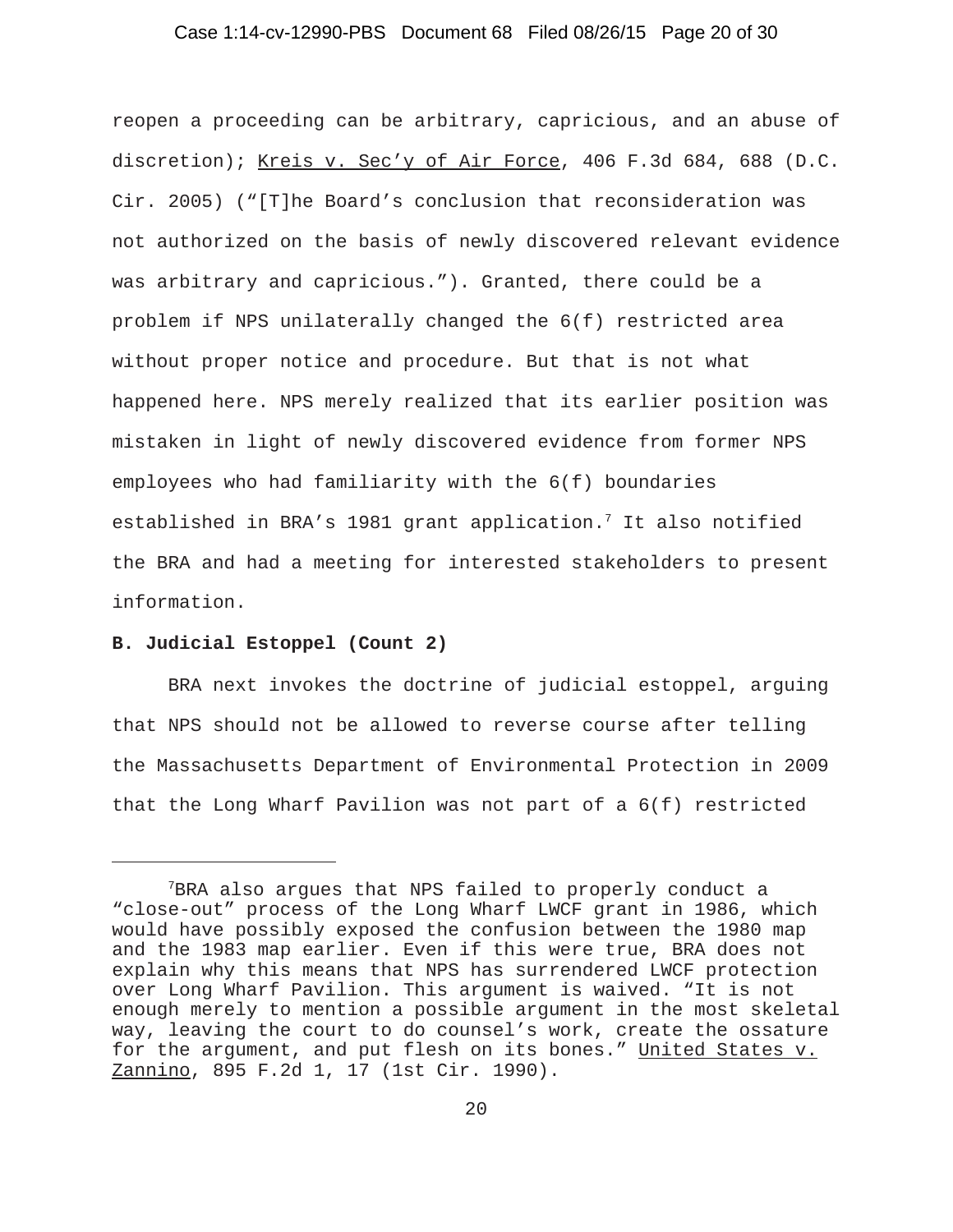### Case 1:14-cv-12990-PBS Document 68 Filed 08/26/15 Page 21 of 30

area. These representations later became part of the record before the Massachusetts Office of Appeals and Dispute Resolution and the Massachusetts Superior Court when citizens challenged the issuance of the license under the Massachusetts Constitution. See Mahajan v. Dep't of Envtl. Prot., 984 N.E.2d 821 (Mass. 2013).

The Supreme Court has explained that "judicial estoppel is an equitable doctrine invoked by a court at its discretion." New Hampshire v. Maine, 532 U.S. 742, 750 (2001). The judge-made doctrine "prevents a litigant from prevailing in one phase of a case on an argument and then relying on a contradictory argument to prevail in another phase." Thore v. Howe, 466 F.3d 173, 181 (1st Cir. 2006) (quotation marks omitted). At a minimum, two conditions must be satisfied before judicial estoppel can attach. First, a party must be taking positions that are "directly inconsistent, that is, mutually exclusive." Alt. Sys. Concepts, Inc. v. Synopsys, Inc., 374 F.3d 23, 33 (1st Cir. 2004). Second, the responsible party must have "succeeded in persuading a court to accept its prior position." Id. Courts also frequently consider a third factor: "whether judicial acceptance of a party's initial position conferred a benefit on that party." Id.; see also InterGen N.V. v. Grina, 344 F.3d 134, 144 (1st Cir. 2003) (declining to invoke judicial estoppel where the party gained "absolutely no advantage" from changing positions).

It is also "well settled that the Government may not be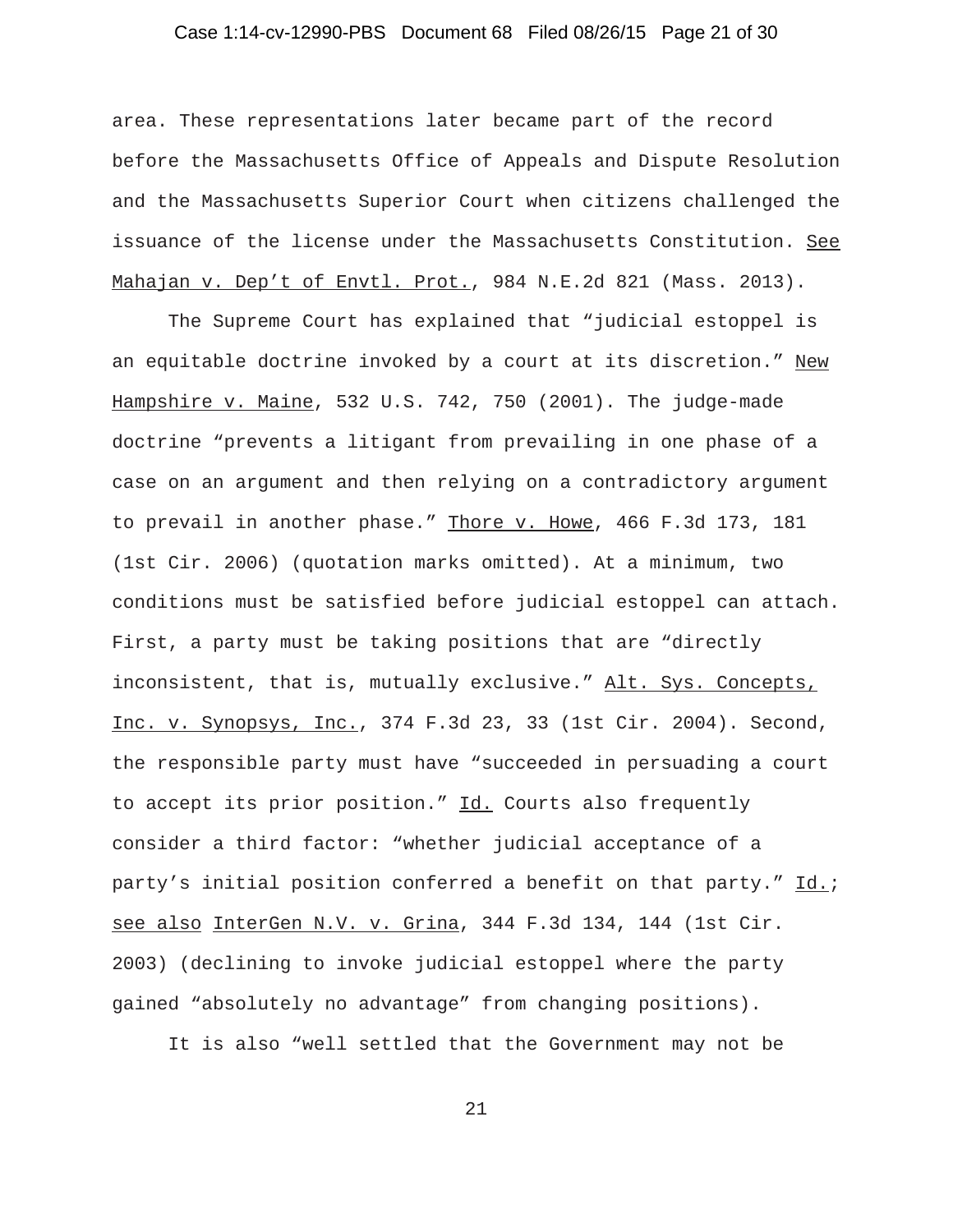### Case 1:14-cv-12990-PBS Document 68 Filed 08/26/15 Page 22 of 30

estopped on the same terms as any other litigant." Heckler v. Cmty. Health Servs. of Crawford Cty., Inc., 467 U.S. 51, 61 (1984). The First Circuit has "repeatedly refused to apply estoppel against the government in ordinary situations where a private party would or might have been estopped." Nagle v. Acton-Boxborough Reg'l Sch. Dist., 576 F.3d 1, 4 (1st Cir. 2009) (collecting cases). For example, the First Circuit has rejected "a broad rule that prevents the sovereign from enforcing valid laws for no better reason than that a government official has performed his enforcement duties negligently." Dantran, Inc. v. U.S. Dep't of Labor, 171 F.3d 58, 66 (1st Cir. 1999). The reluctance to permit estoppel against the United States is based on "a concern for the public purse and a recognition that the government-unlike the normal actor-is an enterprise so vast and complex as to preclude perfect consistency." Howell v. F.D.I.C., 986 F.2d 569, 575 (1st Cir. 1993). Additionally, it would raise potential separation-of-powers concerns if the judiciary were to use a judge-made doctrine like judicial estoppel to prevent the Executive Branch from enforcing laws enacted by Congress. Dantran, 171 F.3d at 66.

With these principles in mind, the Court declines to exercise judicial estoppel here against NPS. There is no dispute that NPS took two mutually exclusive positions, one before the Massachusetts Department of Environmental Protection and a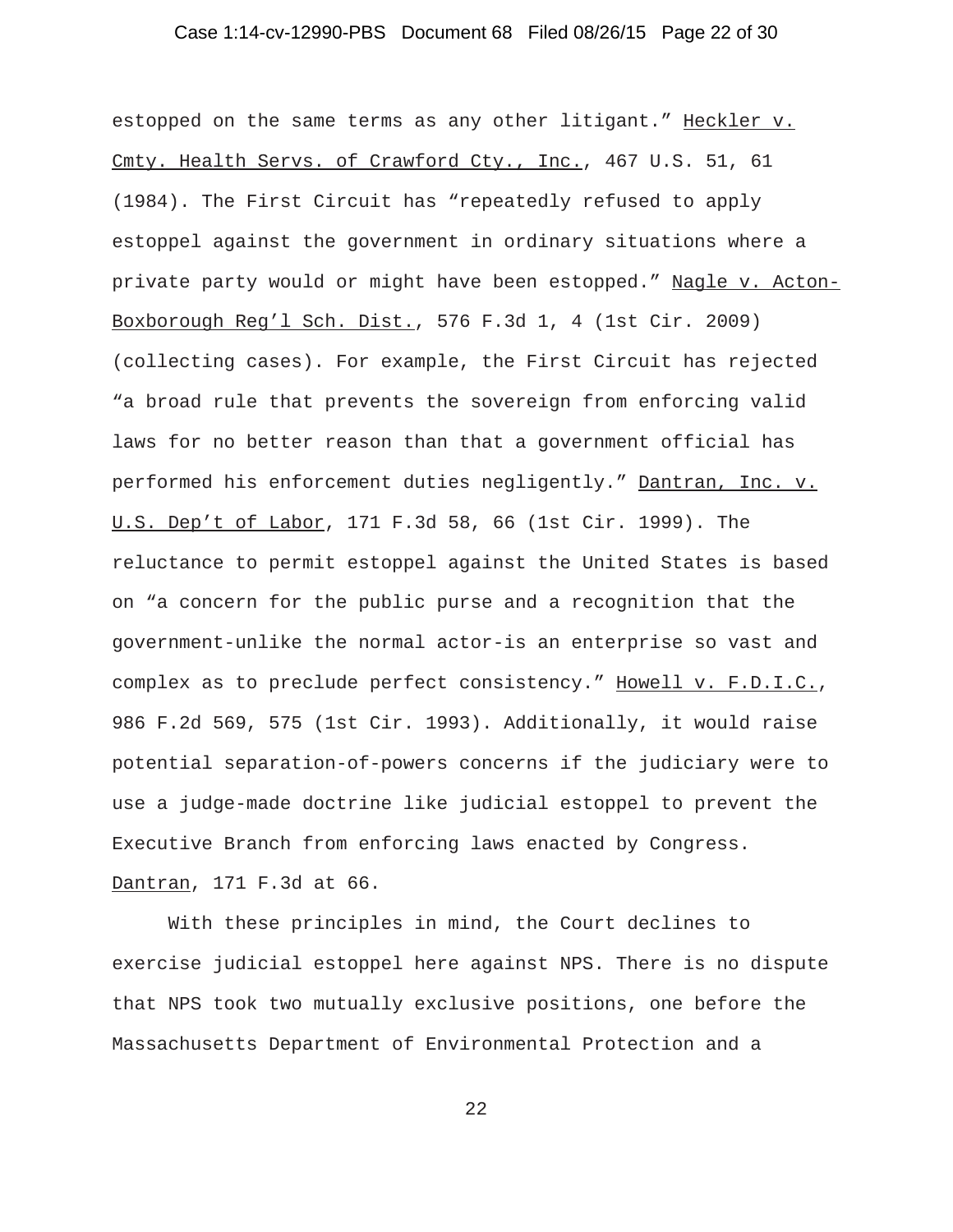#### Case 1:14-cv-12990-PBS Document 68 Filed 08/26/15 Page 23 of 30

different one here. The Court will also assume for the sake of argument that NPS "succeeded"<sup>8</sup> in persuading a "court"<sup>9</sup> by its earlier statements. But despite the presence of these two factors, there are several meaningful reasons why judicial estoppel is not appropriate here.

First, NPS was not harbor-ing any bad faith when it changed positions regarding Long Wharf. When NPS was first asked to decide whether BRA could convert the Long Wharf Pavilion into a restaurant, nobody at NPS was aware of information concerning the specific boundaries of the restricted area established decades earlier. As a result, NPS understandably deferred to DCS's opinion, which was in part based on a map in its records from 1983. After two retired NPS employees alerted NPS that their memory differed, however, the agency conducted further

<sup>8</sup> Relying in part on NPS's statements, the Massachusetts Department of Environmental Protection issued a license to BRA. But Massachusetts citizens challenged the license before the Office of Appeals and Dispute Resolution, Massachusetts Superior Court, and the Massachusetts Supreme Judicial Court (SJC). After the SJC reversed the Superior Court, Massachusetts citizens alerted the Superior Court of NPS's new position regarding the 6(f) restricted area. As a result, the previous license was vacated, and proceedings are currently stayed before the Office of Appeals and Dispute Resolution.

<sup>&</sup>lt;sup>9</sup>The parties do not discuss in any detail whether the Massachusetts Department of Environmental Protection should be considered a "court" for purposes of judicial estoppel. Nor do the parties discuss whether the Superior Court's reliance on the record from the Massachusetts Department of Environmental Protection would constitute persuasion of a court for purposes of judicial estoppel.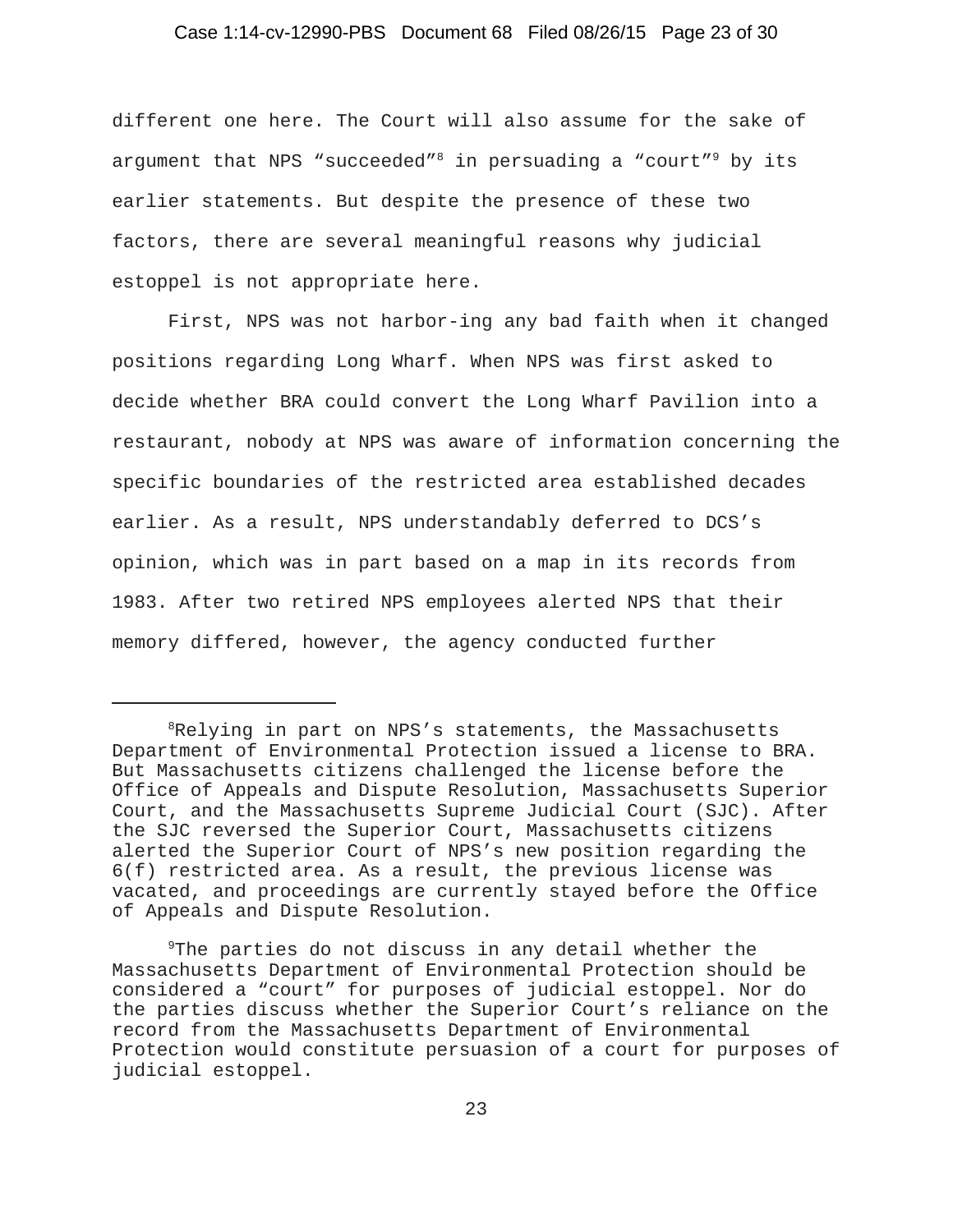### Case 1:14-cv-12990-PBS Document 68 Filed 08/26/15 Page 24 of 30

investigation and changed its position. See Intergen N.V., 344 F.3d at 144 (refusing to bar parties from adjusting their position to "correct errors or to accommodate facts learned during pretrial discovery"). The Court recognizes that NPS could have-and should have-looked more carefully through its own records at the outset rather than simply rely on the state agency's say-so. Nevertheless, the Court finds that NPS changed its position in good faith after realizing a mistake. This is far from the paradigmatic case for judicial estoppel where a crafty litigant takes one calculated position early on in the litigation and then adroitly flip-flops to another when expedient. Quite to the contrary, NPS's earlier position disadvantaged the government by surrendering Long Wharf Pavilion's LWCF protections. See id. (explaining that judicial estoppel is appropriate when a litigant is "playing fast and loose with the courts" and not otherwise). As a result, the Court is not inclined to punish NPS for its good faith mistake.

Second, the Court also respects the historic judicial reluctance to estop the Executive from enforcing laws duly enacted by Congress. Especially in the circumstances of this case, judicial estoppel would not merely affect BRA and NPS. Rather, NPS is responsible for enforcing LWCF restrictions that preserve outdoor recreational spaces for the benefit of the public at large. Further, the record shows that NPS's change in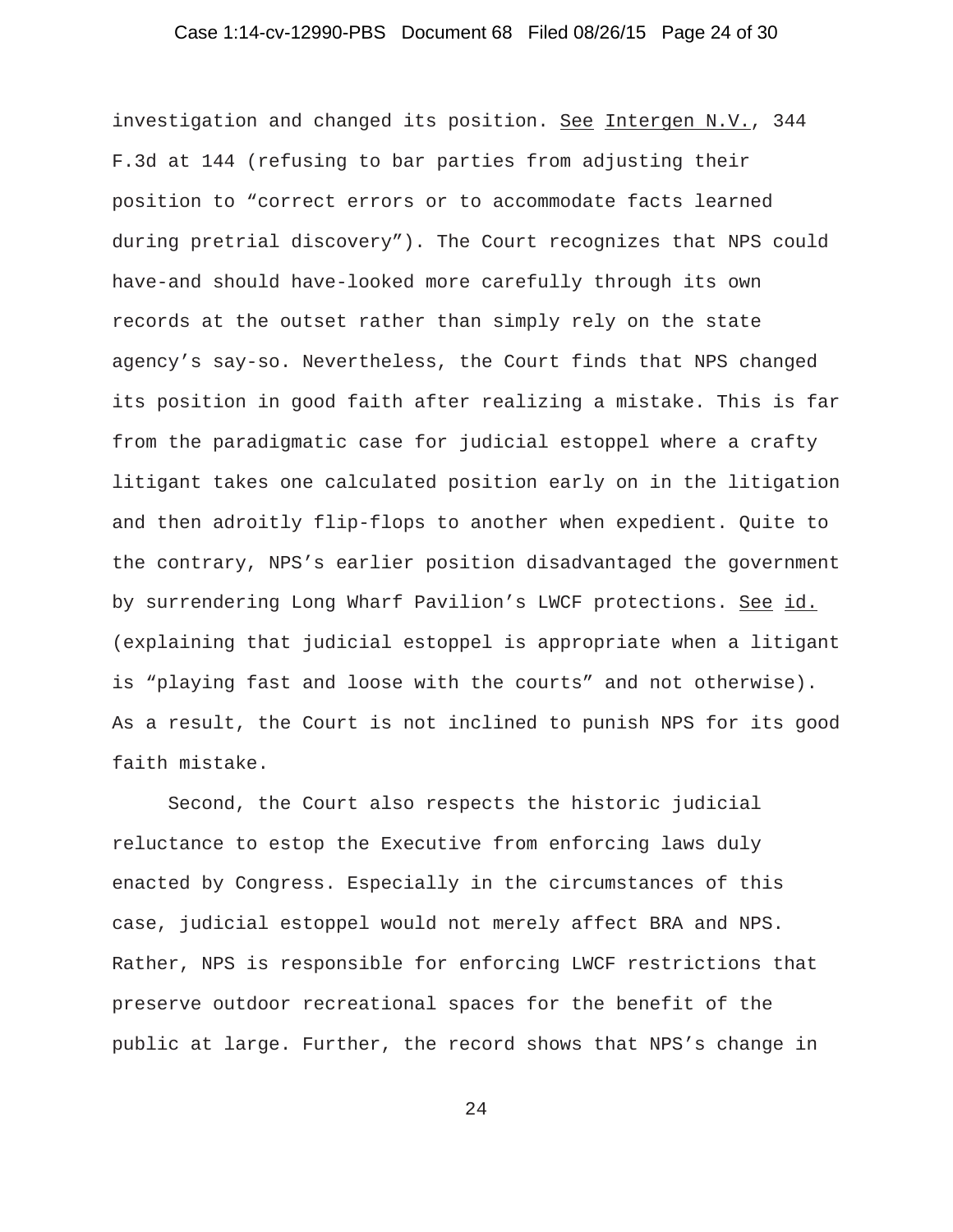### Case 1:14-cv-12990-PBS Document 68 Filed 08/26/15 Page 25 of 30

position is primarily because of over-reliance on a state official's research and inadequate investigation of the federal file. See Dantran, 171 F.3d at 66 (rejecting rule that prevents the sovereign from enforcing valid laws merely because a government official has performed his enforcement duties negligently). As a result, the Court declines to force NPS to forfeit a significant land interest held for the public based on NPS's negligence and a judge-made discretionary doctrine. For these reasons, the Court will also allow NPS's motion for summary judgment and deny BRA's motion for summary judgment on Count 2.

# **C. Post-Script**

At the hearing, BRA suggested that adopting the 1980 map places many other commercial establishments built on Long Wharf in jeopardy. NPS also appeared to agree that some commercial establishments might need to be shut down under the 1980 boundary map. To be clear, the Court's ruling today only upholds NPS's finding that Long Wharf Pavilion falls into the 6(f) restricted area at Long Wharf. The Court does not consider whether other commercial establishments on Long Wharf also fall into the 6(f) restricted area, especially those that fall into the "TOTAL PARK PROJECT AREA" but not the "PHASE I - PARK AREA" in the 1980 map. (AR 56). Long Wharf Pavilion falls within both boundaries. Nor does the Court consider whether currently existing commercial establishments would be entitled to affirmative defenses like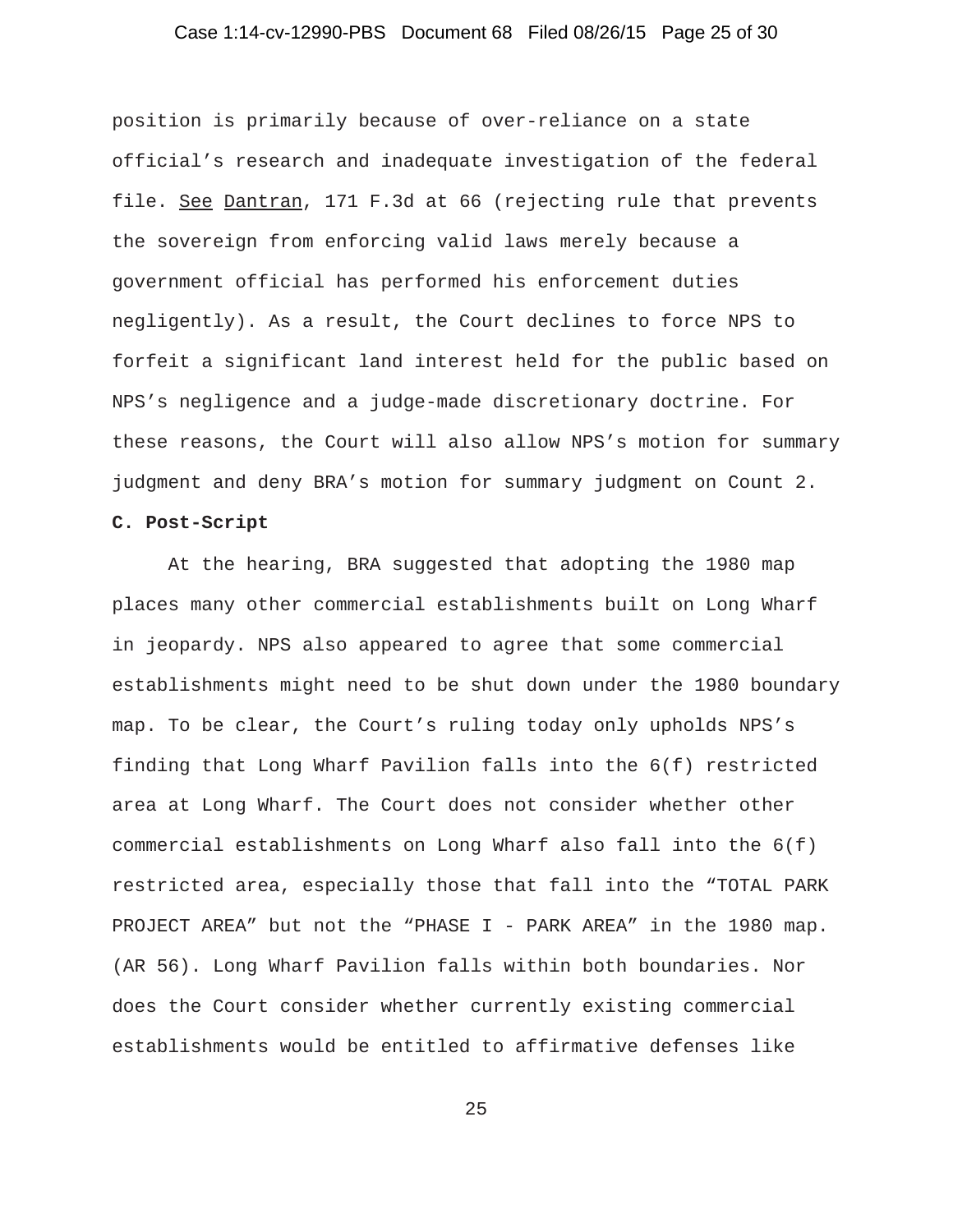laches, estoppel, adverse possession, or lack of due process.

## **D. Exhibits**

Exhibit A - Map in NPS's records dated March 27, 1980 (AR 56) Exhibit B - Map in DCS's records from 1983 (AR 297)

#### **III. ORDER**

Plaintiff's Motion for Summary Judgment (Docket No. 46) is **DENIED**. Defendants' Motion for Summary Judgment (Docket No. 35) is **ALLOWED**.

> /s/ PATTI B. SARIS Patti B. Saris Chief United States District Judge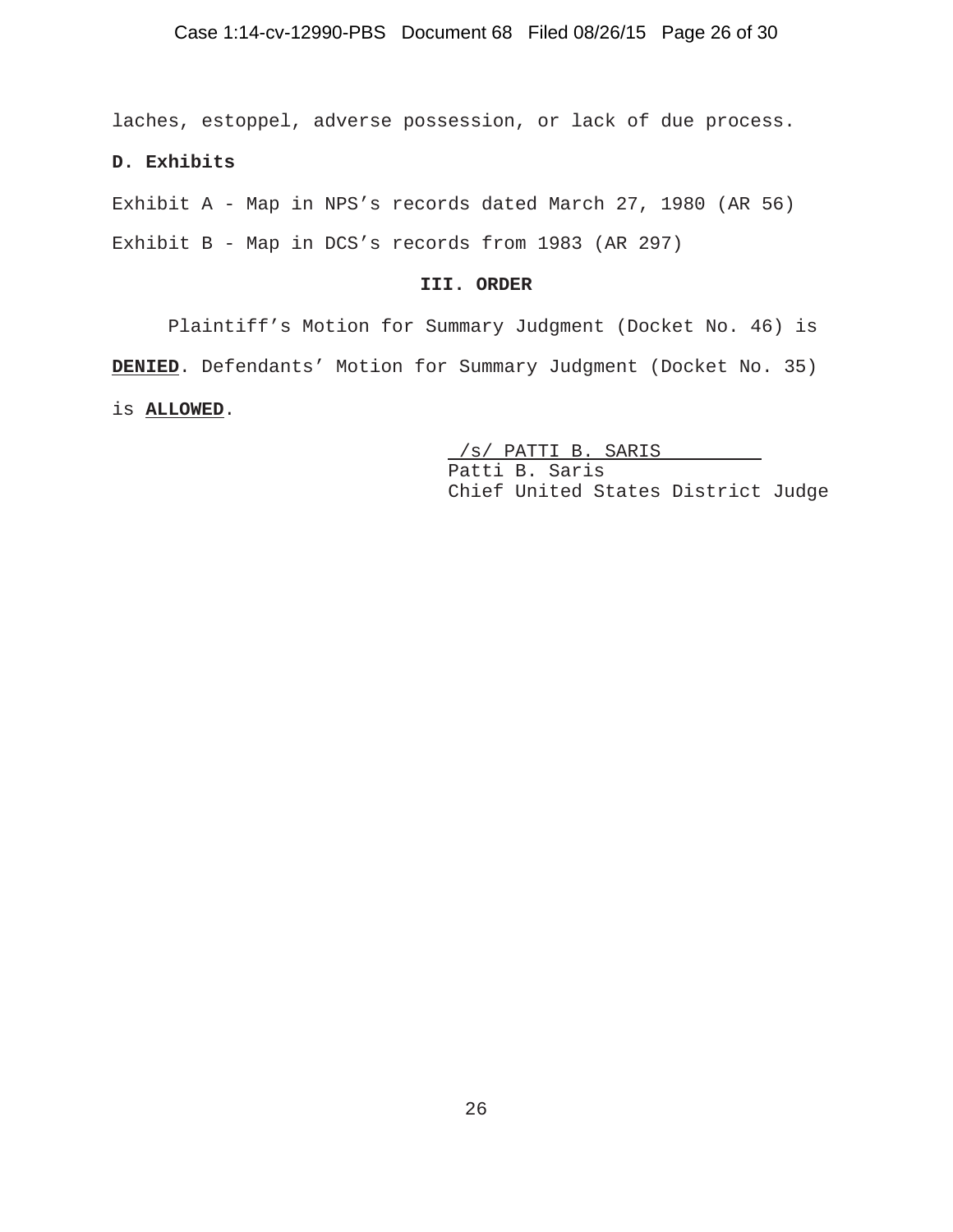Case 1:14-cv-12990-PBS Document 68 Filed 08/26/15 Page 27 of 30

# **EXHIBIT A**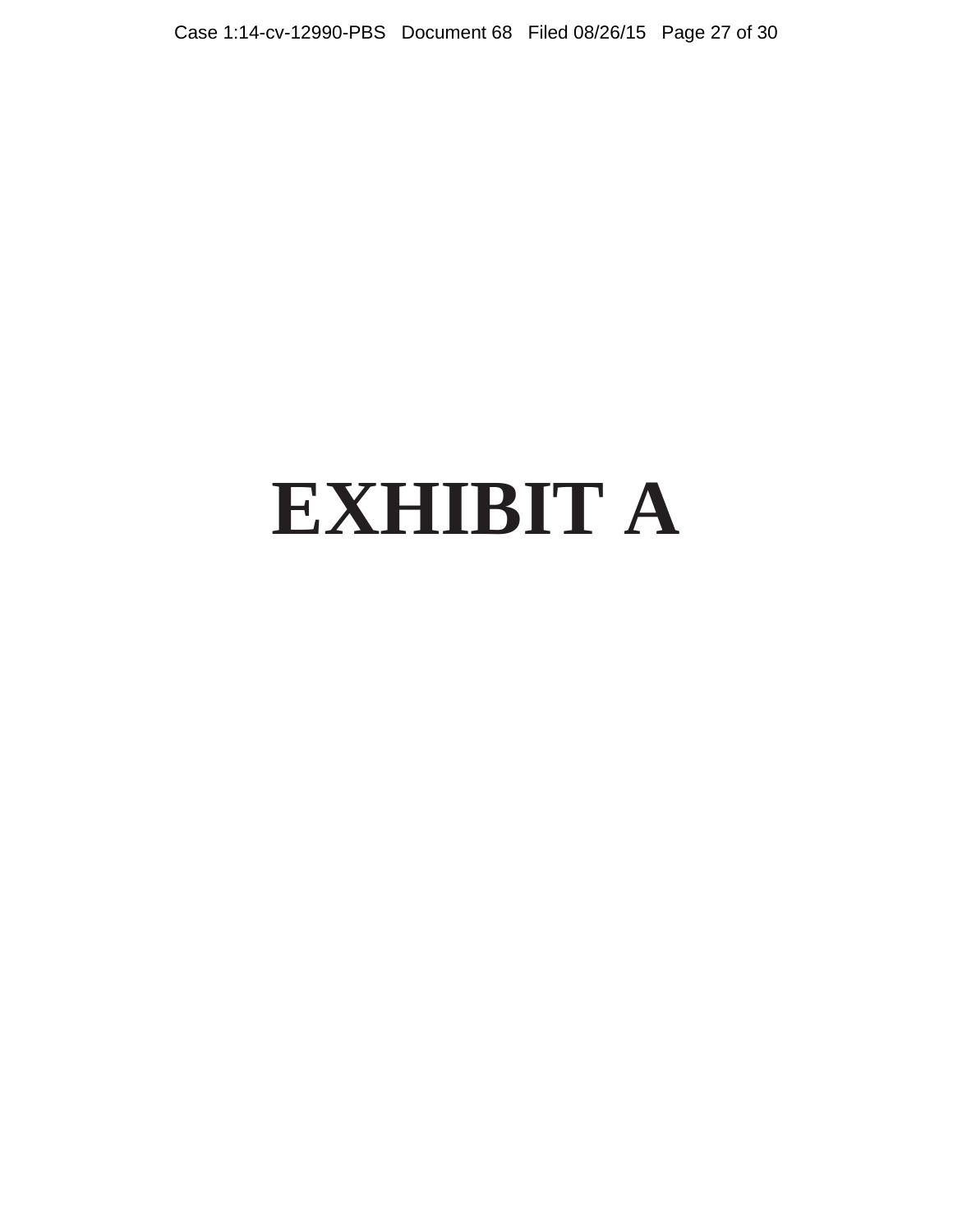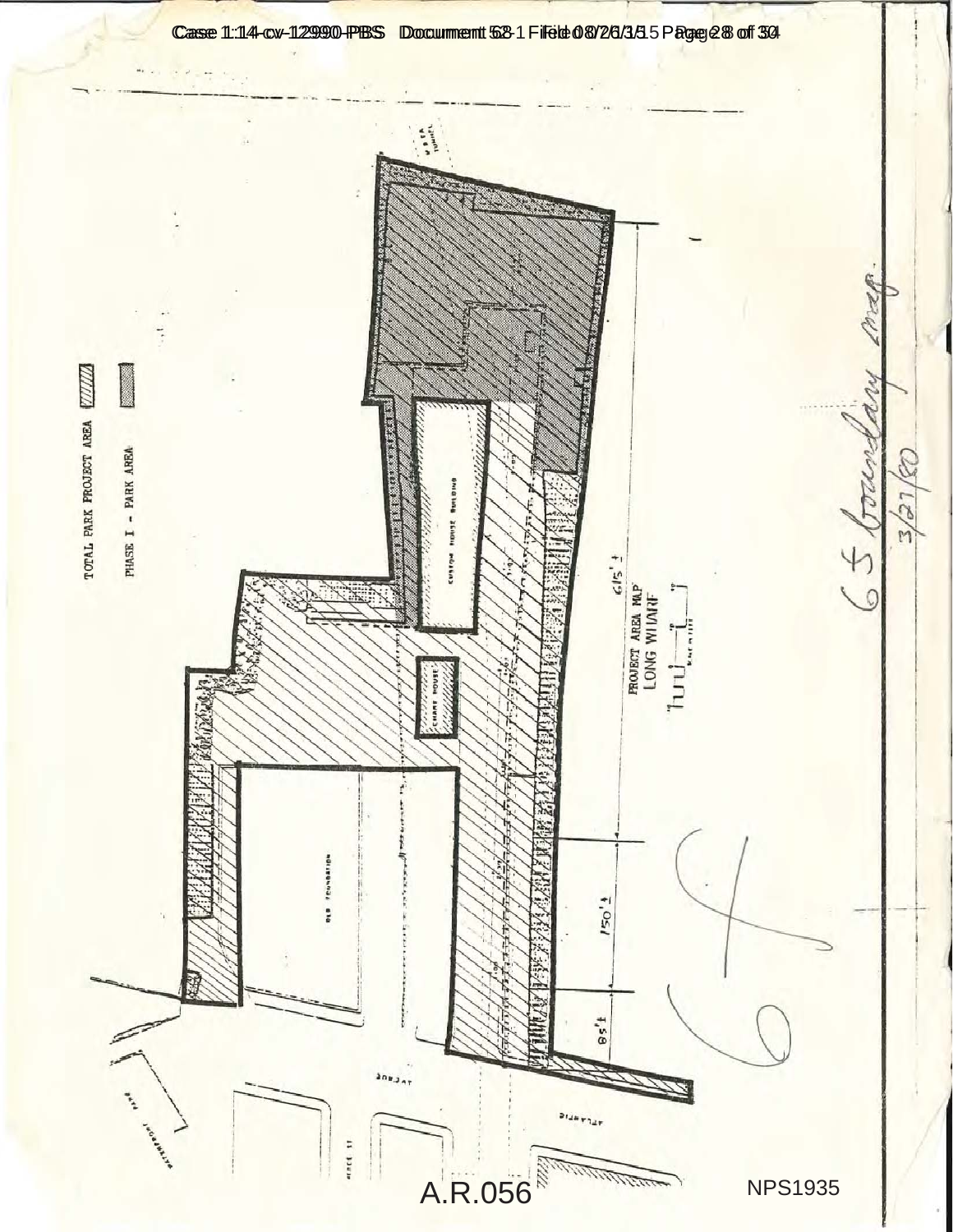Case 1:14-cv-12990-PBS Document 68 Filed 08/26/15 Page 29 of 30

# **EXHIBIT B**